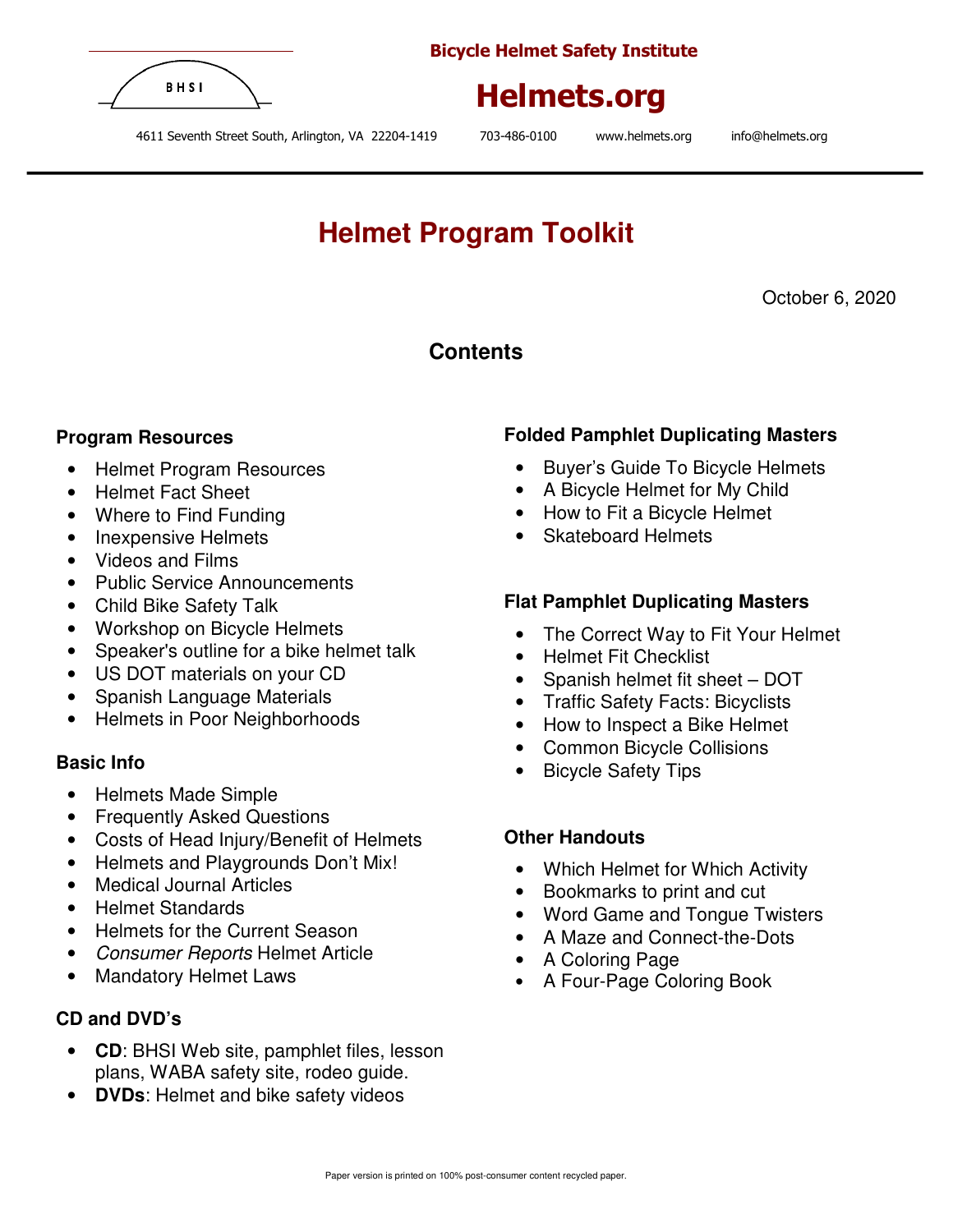

The Bicycle Helmet Safety Institute

 **4611 Seventh Street South, Arlington, VA 22204-1419 703-486-0100 www.helmets.org info@helmets.org** 

A consumer-funded program

October, 2020

# Helmet Program Resources

Dear Educator or Program Planner:

In response to your request, here is information on helmets and helmet promotion campaigns. We include program guides, statistics and other useful information, a CD with manuals, lesson plans and a rodeo guide, and pamphlet masters to photocopy for any non-profit use. The CD has our entire Web site on it, including this Toolkit as the Word file Toolkit.doc, and our pamphlets in Word and .pdf format if you want to print out copies. It also has the WABA Safety Site with info on doing school riding demos.

In addition to our materials we hope the addresses below are useful. Google searches will find most of them on the Internet.

### US Department of Transportation

DOT's National Highway Traffic Safety Administration has free pamphlets, handbooks, posters and other materials for bicycle safety campaigns. A page is included in this toolkit with descriptions of some of them. Some are available on the Web. Contact Safety Counter-measures Div., NHTSA, Dept. of Transportation, 4700 7th St. SW, Washington, DC 20590-0001. Phone 202-366-5399, Fax 202-493-2062. All of them are on our enclosed Toolkit CD or the NHTSA video CD. Web: nhtsa.gov

### Snell Foundation - Snell Safety Education Center

The Snell Safety Education Center has pamphlets, buttons, posters, videos and other helmet promotion materials for a small donation. Some of their materials are available in Spanish. Contact them at 3628 Madison Ave., STE 11, North Highlands, CA 95660, Phone 916-331-5073, email info@smf.org, Web: www.smf.org Ask about what donation they expect for the materials you are requesting.

### Safe Kids Worldwide Campaign

If you target kids you should contact the Safe Kids Worldwide Campaign coalition in your area. They have promotional materials. They also have low cost helmets used by their own programs, and your program can order Bell brand helmets through the same source by calling 800-494-4543, ext. 260. For the national headquarters, contact Safe Kids, 1301 Pennsylvania Ave NW, Suite 1000, Washington, D.C. 20004-1707. Phone 202-662-0600, fax 202-393-2072, email: info@safekids.org, Web: www.safekids.org

### American Academy of Pediatrics

AAP's Physicians Resource Guide motivates pediatricians to recommend helmets to parents. Write to AAP, Dept. of Publications, P. O. Box 927, Elk Grove Village, IL 60009. Web: aap.org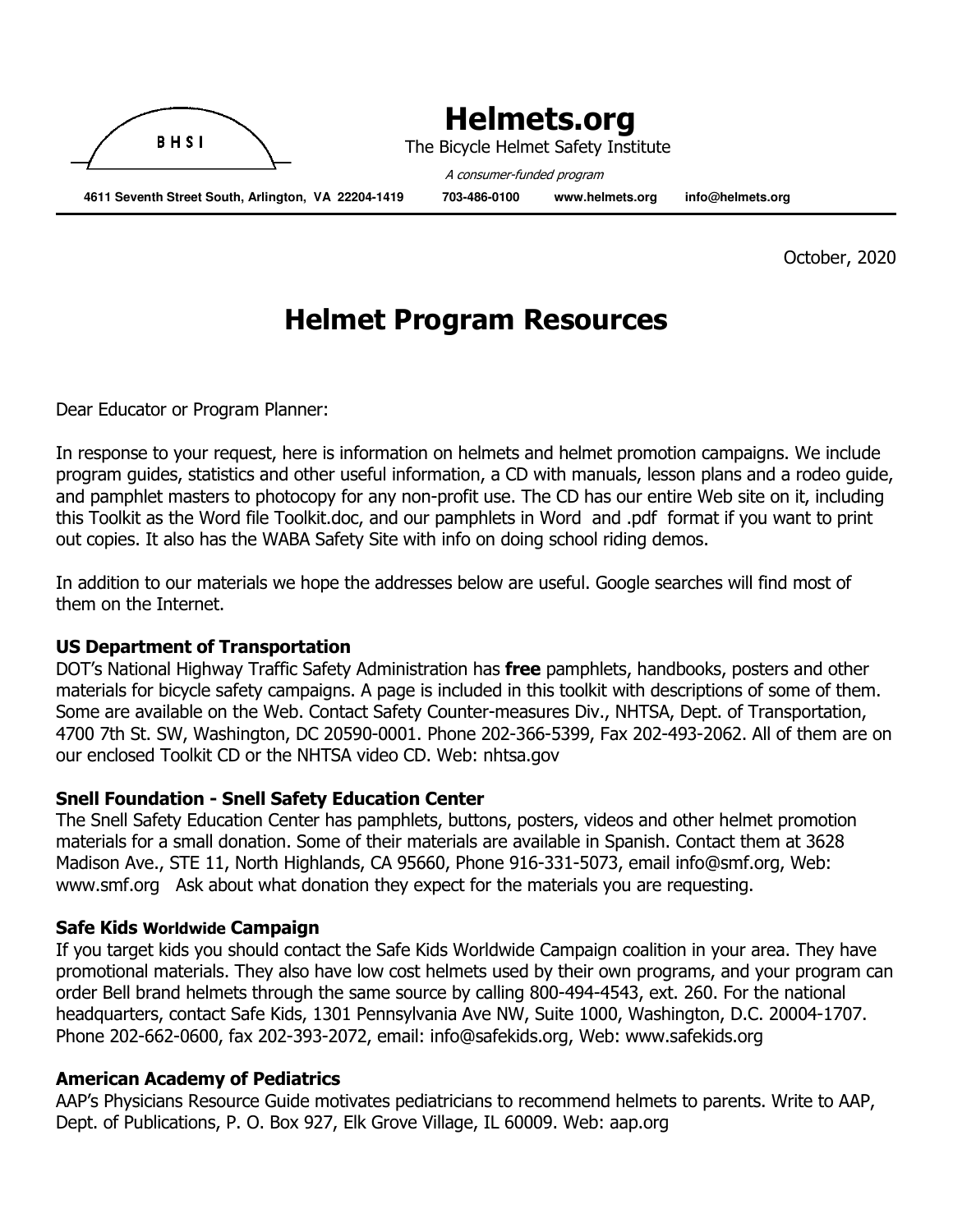### American Automobile Association

The AAA Foundation for Traffic Safety has pamphlets, films, booklets, and videos covering a wide range of bicycle safety subjects, including helmets. They provide some videos and 250 copies of their printed materials free. AAA Foundation for Traffic Safety, 1440 New York Ave NW, STE 201, Washington, D.C. 20005. Phone 202-638-5944 Web: aaafoundation.org

### State Programs

North Carolina has an active program. Residents should call 919-733-2804. Florida has a very active program at 850-245-1500. New Hampshire's Dartmouth Center has a program for NH residents at 603-646- 7780. Virginia has a Resource Guide available for residents from Heather Sitterding at 804-371-2434. California has lesson plans and other resources. The Texas Bicycle Coalition has materials in both English and Spanish. Google searches will find most of those on the Web, including your state if not one of the above.

### Consumer Reports Article

 Consumer Reports has a 2018 bicycle helmet report on the web site. They give Excellent impact protection ratings to 24 models, with most of the remaining ones scoring Very Good. The highest overall scores are for the Scott Arx Plus, Bell Muni, Bell Draft, Bell Draft MIPS, Bell Stratus MIPS, Cannondale Teramo, Giro Revel MIPS, Girao Foray, Lazer Cyclone and Giro Revel. The Bell Draft scored higher than its MIPS twin due to better ventilation. Lowest scores from the bottom up: Wipeout Dry Erase, Raskullz Mohawk, Bell Disney Frozen Tiara, Razor V17, Bell Block and Giro Scamp MIPS. The full report including impact ratings, ventilation ratings and more is on the ConsumerReports.org web site behind a paywall.

### Virginia Tech Ratings

Virginia Tech University has developed a methodology for testing helmets for their ability to reduce concussions. We have some reservations about their testing, but strongly support the concept of trying to rank helmets for low-level impact performance. We have a web page on their program and another listing helmet models where their ratings and Consumer Reports ratings concur: https://helmets.org/bikehelmetratings.htm

### Want to help?

We send this Toolkit free and we want you to know that there is no implied obligation to contribute a cent! We keep the total cost down to about \$6 so we can do that. But we are all volunteers, we do not accept any funding from the helmet industry, and we are on a very small budget. So if you want to support our work and you do not make or sell helmets, you are welcome to send us a tax-deductible donation. Please make checks out to "Bicycle Helmet Safety Institute." Whether or not you can donate anything, we are glad you requested these materials and hope they will be useful.

Sincerely yours,

Randy Swart

Randy Swart **Director**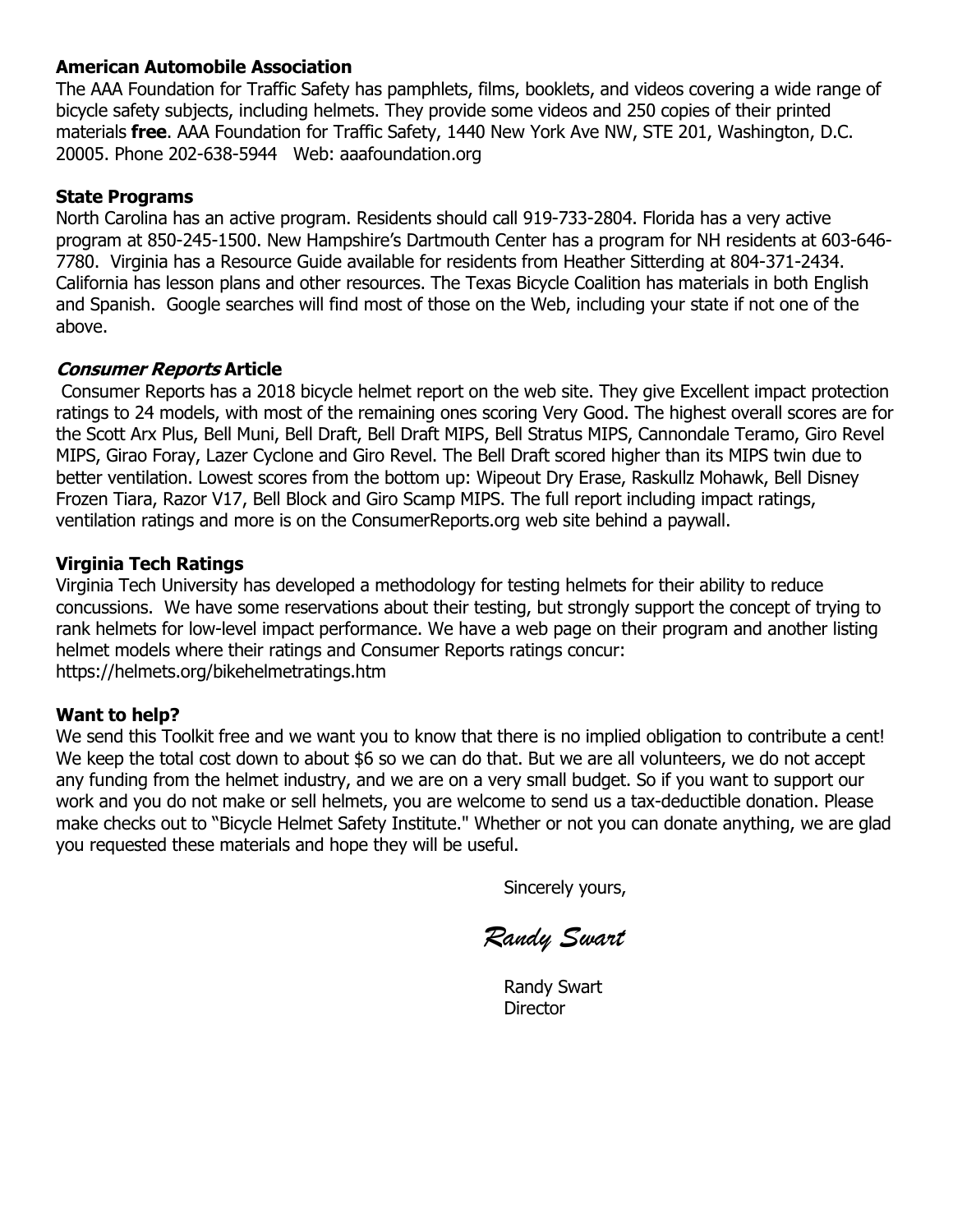

The Bicycle Helmet Safety Institute

A consumer-funded program

 **4611 Seventh Street South, Arlington, VA 22204-1419 703-486-0100 www.helmets.org info@helmets.org** 

January, 2020

# Helmet Fact Sheet

### Source: National Highway Traffic Safety Administration (NHTSA) and others

- 857 bicyclists died on US roads in 2018, an increase of 6.3 per cent (855 in 1990. 1,003 back in 1975)
- Average age of a bicyclist killed on US roads was 47 (36 in 2002)
- Bicyclist deaths represented 2 per cent of all 2018 traffic fatalities a steady percentage.
- 53 Bicyclists 14 and under were killed in 2017.
- Average age of a bicyclist killed on US roads was 47 (36 in 2002)
- Males were 87% of those killed.
- 75% of fatal crashes were urban.
- 81.5% of the cyclists were hit by the front of the vehicle.
- 63% were on roadways not at intersections. 27% were at intersections. 10% were in other locations.
- Fatalities were in daylight 48%, dark 47%, dusk 3%, dawn 2%.
- Fatalities most often occurred between 6 p.m. and 9 p.m. regardless of season.
- 27% of the cyclists killed in 2017 had been drinking. (Blood alcohol over .01 g/dl) 37% of the crashes involved either driver or cyclist drinking.

The NHTSA data is broken down by state on their Web site.

### Other data:

- The "typical" bicyclist killed on our roads is a sober male over 16 not wearing a helmet riding on a major road between intersections in an urban area on a summer evening when hit by a car.
- Direct costs of cyclists' injuries due to not using helmets are estimated at \$81 million each year, rising with the increase in health care costs.
- Indirect costs of cyclists' injuries due to not using helmets are estimated at \$2.3 billion each year.
- Helmet use in the US varies greatly in different areas and different sectors of our society. White collar commuters probably reach 80 per cent, while inner city kids and rural kids would be 10 per cent or less. Overall, our best guess is probably no more than 25 per cent.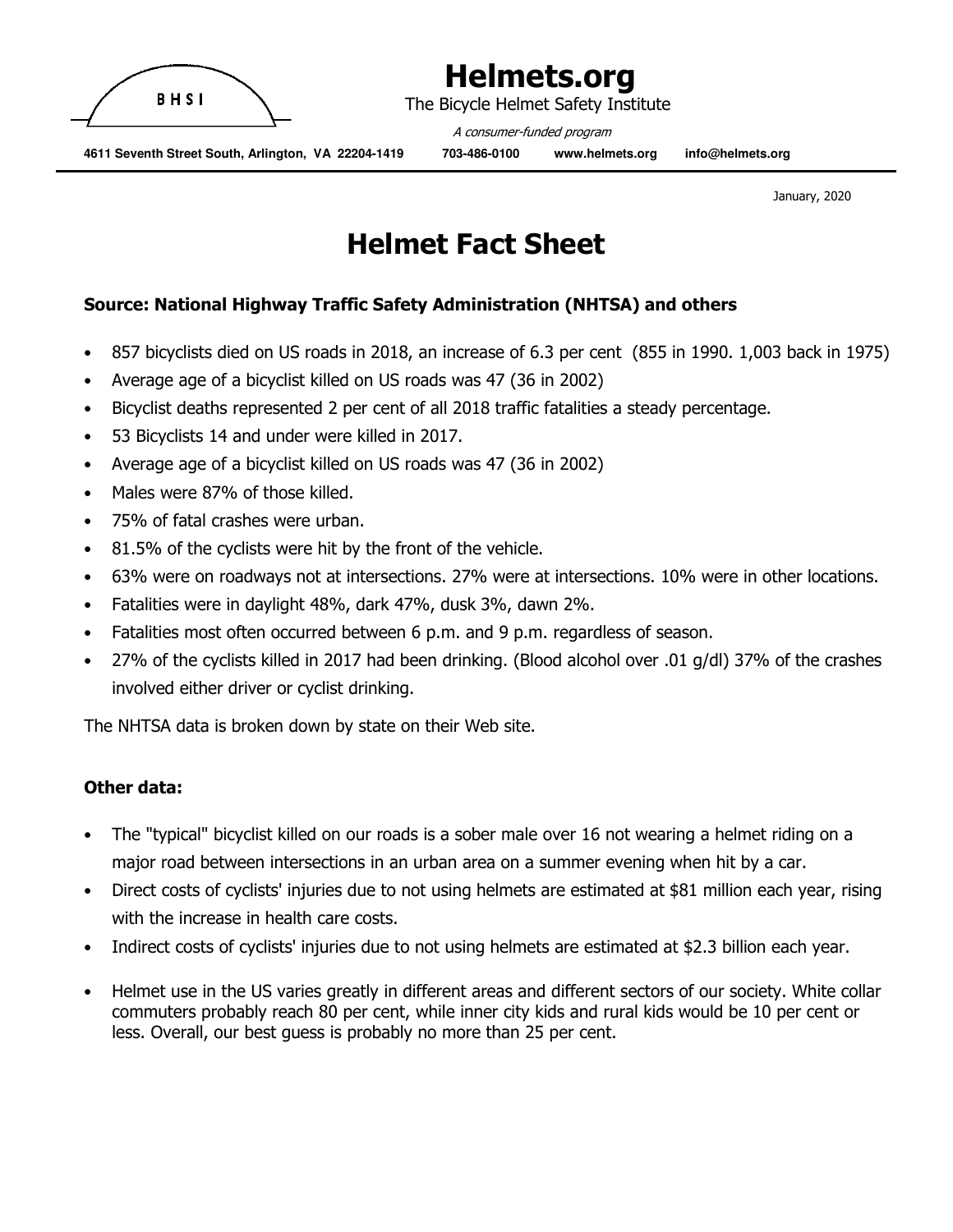

The Bicycle Helmet Safety Institute

A consumer-funded program

 **4611 Seventh Street South, Arlington, VA 22204-1419 703-486-0100 www.helmets.org info@helmets.org** 

January, 2020

# Where Do I Find Funding?

That's a good question!

First off, we are a small nonprofit, all volunteers, with an annual budget of about \$12,000. It is fully committed, and we don't do grants because there just isn't any funding. We think there is a need for small grants for local helmet promotion programs but we don't have the resources to do it.

Most of the grant programs we have heard about are either part of a large national campaign like the one run by the Safe Kids Worldwide Campaign for their local chapters, or are funded locally by the Elks, Kiwanis, JayCees, Chamber of Commerce, a local merchant, a bike club or another local organization.

That means that local service organizations are probably the best place to start looking for funding. On occasion Federal grants have been made available to supply helmets through state health departments. You may be able to approach your own state health department and ask.

If you are intending to distribute free helmets, check our page on the availability of cheap helmets for campaigns. The low cost (starting at about \$5 each) reduces the need to raise money. And helmets are available at some merchants at low prices, with Wal-Mart and Target starting at an everyday price of \$10 to \$12.

We wish we could be more encouraging. If we find a source of funding for local campaigns we will post it here. If you find one, please email us!

### Here is a message from one who did:

I just did a helmet give away in San Diego County. The local Chamber of Commerce was my major funder. Also local merchants gave individually from their businesses. I was able to raise \$850.00 with one presentation. As we finished our event, a representative from an automobile dealership came by and offered to support our next effort. Sometimes one success leads to another. Good Luck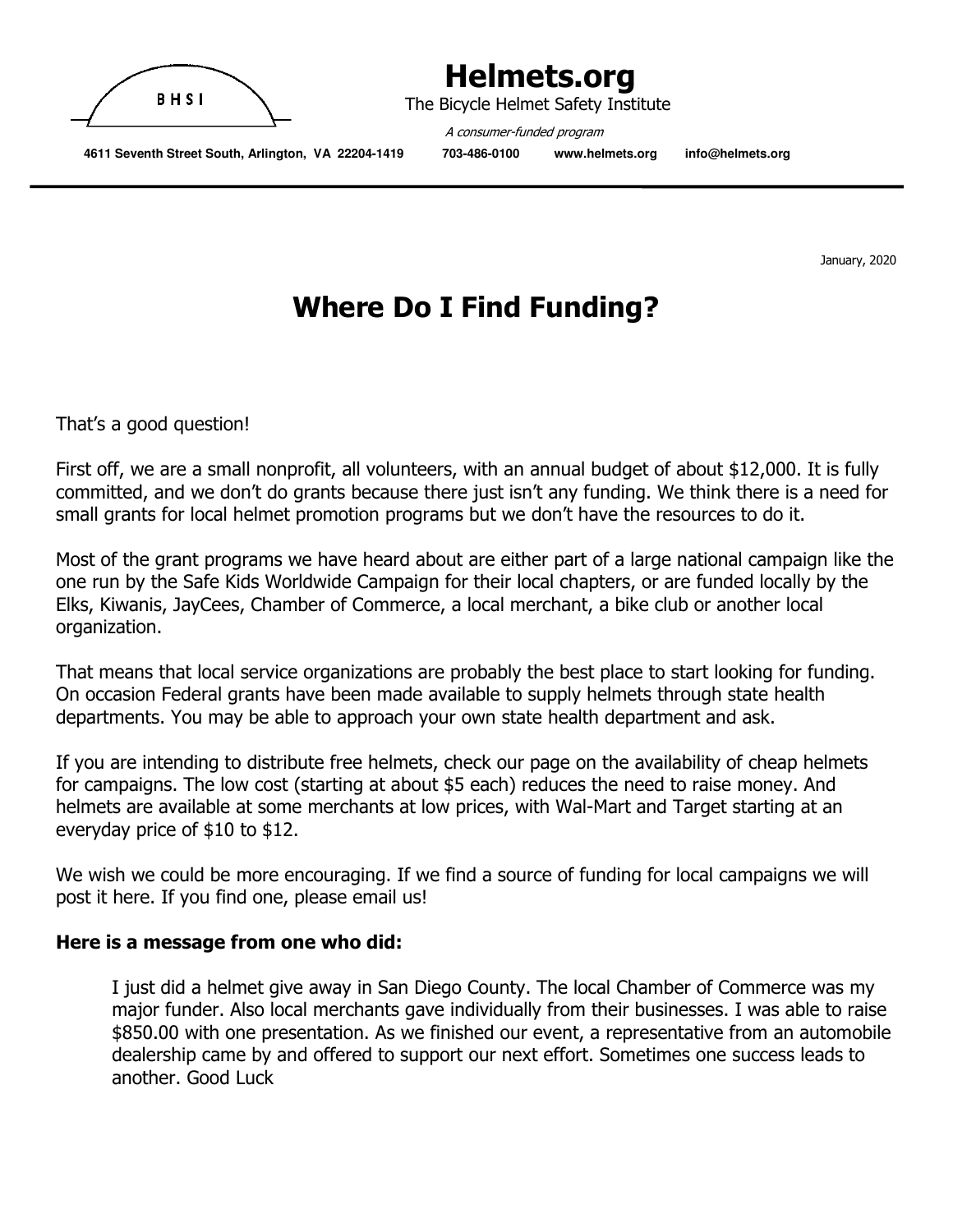

The Bicycle Helmet Safety Institute

A consumer-funded program

 **4611 Seventh Street South, Arlington, VA 22204-1419 703-486-0100 www.helmets.org info@helmets.org** 

January 2020

#### Inexpensive Helmets

You can find helmets for your program at a local discount store (Wal-Mart or Target start at \$10) Some bike shops will discount for a campaign. Helmets must meet the CPSC standard by law, assuring impact performance even in cheap models.

The Safe Kids Worldwide Campaign has arranged with one of their sponsors, Bell Sports, to provide helmets to their local chapters and other non-profits at around \$7.50 each. Contact your local Safe Kids chapter or their national office at 202-662-0600. Or call Kathy Hoffmann at Bell Sports at 800-494-4543 ext. 260 (email: khoffmann@bellsports.com) The mailing address is Bell Sports, Inc., 1924 County Rd, 3000 N, Rantoul, IL 61866.

American Safety ASHP has helmets for prices ranging from under \$6 to \$35 for BMX models, plus freight of \$1.25 to \$3 per helmet. Some models are Snell B-95 certified. They have a true dual-certified skate-style helmet that meets both the CPSC bicycle helmet standard and ASTM F-1492 skateboard standard for only \$11. We would avoid their Swift 20 model with the pronounced rear overhang that adds nothing to safety and provides a potential snag point in a fall. ASHP has a 40 helmet minimum and a \$25 surcharge for orders under \$500.

HeadStart Technologies has a line of Canadian-made EPP helmets selling for \$7 to non-profits. EPP is a multi-impact foam, so you don't have to trash the helmet after every impact. They say the models for the U.S. are all ASTM certified. They also have toddler helmets made for either U.S. or Canadian (CSA standard) specs. The Canadian standard differs considerably from the US standard for toddler helmets, and is probably better. Contact Headstart Technologies, 558 Massey Road, Unit 6, Guelph, ONT N1K-1B4, Canada. tel. 800-423-3409 or 519-836-6646.

Helmets R Us has a line of TopGear helmets starting at about \$20.00. They also sell retail to individuals. They have sizing info for retail sales and a How to Fit video for programs that costs \$15.

**J & B Importers** has a line of helmets at about \$7 to \$15. They are certified to the CPSC standard. Contact Lisa Humphries, Sales Manager, by email at lcahn@jbimporters.com or by voice phone at 800-666-0400 x255. J & B is a wellknown wholesaler to the bicycle industry of all kinds of bicycle parts and accessories. They established this program to deal with non-profits.

Prevention Alternatives Inc. has helmets from Vigor Sports at \$6 for 12-vent helmets with black foam and \$8.50 for skate-style models, plus shipping if ordering less than 100 units. Discounts available on large orders. Prevention Alternatives, Inc., PO Box 16, Haslett MI 48840, 517-927-7731.

**ProRider** (Children-N-Safety or CNS) has "economy" bike helmets starting at \$3.65 each. They have other models in the five to six dollar range, some certified to Snell B-95, a slightly more demanding standard than CPSC. Their skate-style helmets are certified only to the CPSC bicycle helmet standard, as are most skate-style helmets in this price range. Their BMX (motorcycle-style) helmets are certified only to the CPSC bike helmet standard, and are priced at about \$45 to \$50. Contact ProRider, 18370 Olympic Avenue South, Tukwila, WA 98188, tel. 800-642-3123, fax 425-251-5985, email info@prorider.com.

Note: We do not accept support from these companies or any other manufacturer. We have had no business relationship with any of them, so we can not actually recommend any of them. We recommend normal business caution in dealing with any commercial enterprise, including helmet suppliers.

#### Free Helmets

The Brain Injury Law Center gives away helmets to individuals 19 years old or younger, but no helmets for programs. We have no feedback yet. Their toll-free telephone number is 877-840-3431

Some major US helmet manufacturers have *on rare occasion* donated helmets to a local campaign. The request has to hit just right, when they have leftover helmets of a particular model, or it somehow fits with their current marketing strategy.

We don't have any more info than that, but you can check out Web site for contact info.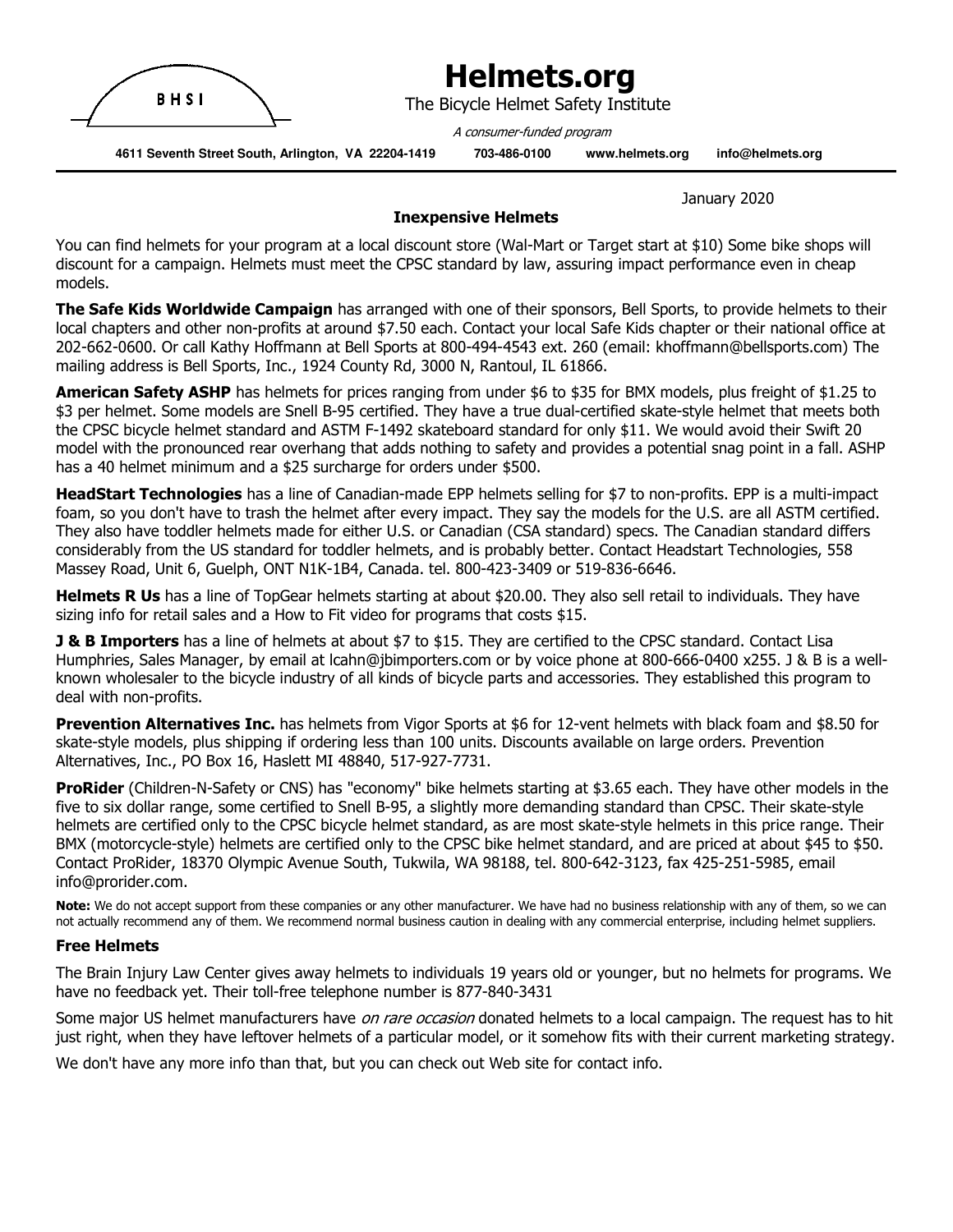

The Bicycle Helmet Safety Institute

A consumer-funded program

 **4611 Seventh Street South, Arlington, VA 22204-1419 703-486-0100 www.helmets.org info@helmets.org** 

January 2020

### Some Videos and Films

#### Videos included in our Toolkit:

Bike Helmets 101: A Basic Users Guide to Brain Safety The only helmet safety video we have ever seen that is fun to watch. It features fast cuttings, quirky humor and good information in three minutes. Suitable for a wide age range.

Ride Smart. The best free video we have seen for 8 to 12 year olds. Kids do the preaching. Damaged helmets, egg drop, jello smash, fitting, brief rules of the road. 9 minutes. Free from DOT and on the DOT video disk with this Toolkit. Bike Safe, Bike Smart. Safe riding video, all kids, diverse cast, wear helmet, fit, extensive rules of the road and riding techniques including night riding tips. Reviews rules at the end. Included on the DOT video disk with this Toolkit. 8 min. Bicycle Safety. Hosted by Celine Yeager, filmed in DC cherry blossoms. Covers bike types, helmet and fit, lights, bright clothing, bike check, rules of the road, regulations, hazards. Included on the DOT video disk with this Toolkit. 7 min. **Fitting a Bike Helmet.** Crash scene, bad advice on old standards, but step by step instructions on fit. Included on the DOT video disk in this Toolkit. The Spanish version is on another of the DVDs.

**Jello in a Jar** From Safe Kids. Still one of the best for tweens, and we send it with our other videos.

Professor Helmut on Helmets. Man in a white lab coat covers helmet testing, why you need one and fitting. He does a fun melon drop on a concrete floor. Six minutes.

Adjuste del Casco de Bicicleta. Spanish language video—why wear a helmet and how to fit one. On our DOT disk.

#### **Others**

#### I Will Wear It and Live

We have not seen it, but designed for 8 to 12 years. Scenes from the rehabilitation of an 11-year-old girl struck by a car while riding her bike without a helmet. Individual children and tweens make a personal pledge to wear a helmet every time they ride. 5 minutes. Comes with a leader's discussion guide. \$20 inc. shipping. 616-242-0360 or send a check payable to "Mary Free Bed Rehabilitation Hospital" to Linda Schillinger, Mary Free Bed Rehabilitation Hospital, 235 Wealthy SE, Grand Rapids, MI 49503.

How to fit A Bicycle Helmet Best helmet fitting video for training a parent to fit a child's helmet or for training helmet fitters for a program. An adult shows how to fit children. 7 mins. \$15, checks payable to "Pierce County Safe Kids Coalition." Pierce County Safe Kids Coalition, Jenny Sharp, Coordinator. West Pierce Fire & Rescue, 3631 Drexler Drive W, University Place, WA 98467, phone (253) 983-4574 cell (253) 226-9356 jenny.sharp@westpierce.org

The Perfect Fit Fine helmet fit video. Racers fit helmets on kids, with mountain bike scenes. Text whizzes by, but advice is sound. 6 min. Teletech Video, 33816 Robles Dr, # 8, Dana Point, CA 92629, 949-388-7780 lyadao@home.com www.teletechvideo.com

Get moving. Stay safe. Wear a helmet From the Texas Medical Association: "Proper helmet fit, the key to safe cycling, is stressed in this five-minute DVD." Physician demonstrates the correct way to wear a bike helmet, including strap adjustment \$11.80 with shipping.

Geared Up!: The Essentials of Adult Bicycling Covers: accountability, avoiding crashes, bike fit, equipment including helmets, helmet fit, riding in traffic, trail riding, night riding and more. Can display optional Spanish subtitles. A well-done 20 minute video produced in 2008. Riders are all fit enthusiasts, mostly in lycra. From the A'Hearn Group, at www.adultbicycling.com for \$25 including shipping.

Bike Safety with Bill Nye the Science Guy. Great video, but expensive. Covers each safety rule briefly, repeating the helmet message throughout. Has kids, cops, a messenger, racers, a melon drop. 16 min. Teacher's Guide. Disney Educational Productions, 105 Terry Drive, STE 120, Newtown, PA 18940-1425 or call 800-295-5010. \$84.

Bike Helmet – Perfect Fit Great 6 minute "how to fit a helmet" video. Racers instruct kids on how to fit helmets. Center for Injury Prevention, 5009 Coye Dr, Stevens Point, WI 54481-5078. 800-344-7580 or 715-344-7583 \$10.

Snell: Kidz Vidz (5 min). Explains Snell's testing to kids up to age 10. Snell Foundation, 3628 Madison Ave, Ste 11, N. Highlands, CA 95660. 916-331-0359. Email: info@smf.org. Web: www.smf.org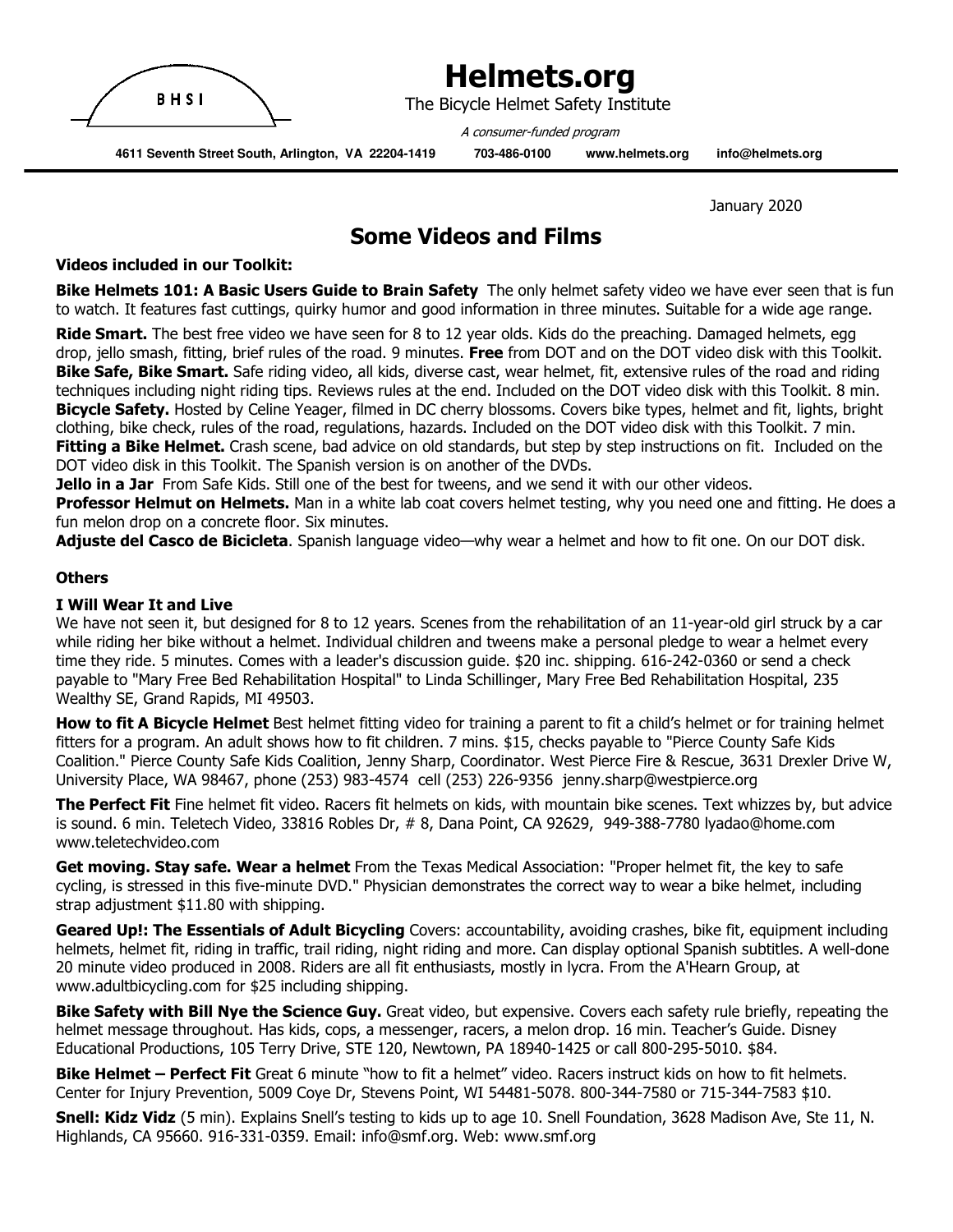

The Bicycle Helmet Safety Institute

A consumer-funded program

 **4611 Seventh Street South, Arlington, VA 22204-1419 703-486-0100 www.helmets.org info@helmets.org** 

January 2020

## Public Service Announcements

Some of these are from Valodi Foster, California Dept. of Health Services

### 15-Second Spot

It's a fact. About 850 people, including more than 200 children, are killed annually in bicycle-related crashes nationwide, and about 60 percent of these deaths involve a head injury. The good news: (pause) research indicates that a helmet can reduce the risk of serious brain injury by 66 to 88 percent. Use your head. Use a helmet.

### 15-20 Second Spot

So you've heard that 60 percent of all bicycle deaths involve a head injury, and now you want to buy a helmet. The problem is, you don't know what kind of helmet to buy or where to buy it. But all helmets sold in the US are required by law to meet an impact performance standard set by the U.S. Consumer Product Safety Commission. So you can buy a helmet that fits you, and buy it in a bike store, department store or discount store--they are all safe. If you buy online, watch out for counterfeits. Now you know. So what are you waiting for? Get your helmet today!

### 20 second spot

Here's a safety question for you: why do Tour de France riders wear helmets? Probably because the race organizers require it, but also because they values their brain. If you value your brain you should wear a bike helmet too, even if nobody requires you to. You don't have to be riding in the Tour -- a simple fall can leave you in a vegetative state. It's your brain, and the choice is yours. Wear that helmet every time you ride.

### 20-Second Spot

Have you ever wondered if you need a helmet when you ride your bike or skate? Well, studies show that if you use a seatbelt in your car, have a smoke detector in your home and look both ways before crossing a street, you certainly would wear a helmet. But if you cut your grass barefoot, swim and play golf in thunderstorms and pinch the grounding pin off of three prong plugs, you might not want to bother. Personal safety is all about your own head, and how much you value it. If you have something to protect, wear a bike helmet when you ride.

### 15-20 Second Spot

You've bought the helmet for your kids, and now it's time to enjoy the beautiful weather and ride those bikes! But your child won't wear the helmet. So ride with your kids and wear your helmet too! Kids tend to model what their parents do. So if you want your children to practice good bicycle safety, make sure you practice what you teach!

### 10-Second Spot

So your teen won't wear a bike helmet? Remind them that wearing a helmet correctly every time is responsible behavior...the same kind needed to drive the family car at 16.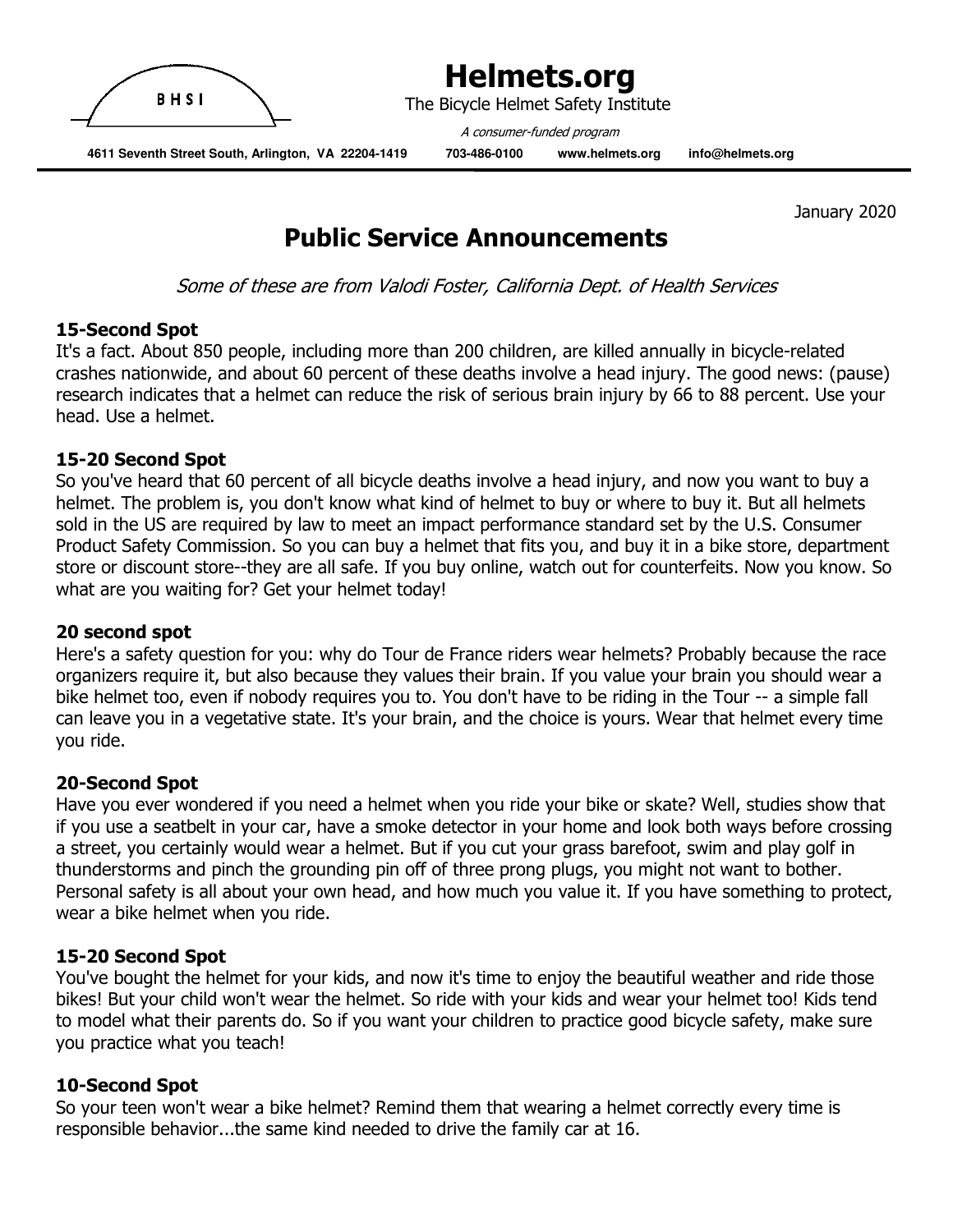### 10-Second Spot

So your child won't wear a bicycle helmet? Remind them that wearing a helmet correctly every time is responsible behavior...the same kind needed to earn that new privilege they have been asking for.

### A Longer Dialogue: "Just in Case"

Mark: Hey Jen, let's ride our bikes and go get some baseball cards.

Jen: Okay, let me go home to get my bike.

Mark: You don't have to go all the way home, just use my brother's bike. He won't mind.

Jen: Even if I did use your brother's bike, I'd still have to go home and get my helmet.

Mark: (Laughing as he starts to tease Joe) Helmet? Aw c'mon. Those things are for little kids. You can ride a bike just fine. You don't need a helmet. Let's just go.

Jen: Sorry, Mark, can't. What if something weird happens. I'd rather be safe than sorry.

Mark: You make it sound like riding a bike is dangerous.

Jen: A report I had to do for school made me think about it. In (name of state) (xxx amount) of people have been really hurt and that (xxx amount) of people have been killed in bike crashes. Even if you do survive a crash, a serious injury can lead to permanent problems. I know I don't want to end up having my mom helping me every time I have to do simple things, like eating or using the bathroom. I don't know about you, man, but I'd rather wear the helmet just in case. Mark: Well. . . . . okay. . . . . . you go do what you have to do. When you're ready, come get me in my room.

Jen: In your room? I thought we're riding to the card store? Why don't we meet at the corner like we usually do?

Mark: Because it's gonna take me at least 15 minutes to find my helmet in my closet!!

Jen: (Laughing) Oh, okay. I'll be back in 15 minutes.

Narrator: Use your head. Use a helmet. After all, it's your head.

### PSAs on the Web

The Brain Injury Association of Minnesota has a PSA on its Web site in .mpg format.

(www.braininjurymn.org) It's a big file (9 megs), with sound and picture ready to go. For info on using the .mpg, please use the contact info on the site. The PSA shows a kid riding along a neighborhood street when a bully rides alongside, harassing him about his sissy helmet. As they ride, the bully is not paying attention to where he is going, and suddenly collides with a board sticking out the back of a truck, ending the PSA. It is quite a shock, and most people will never figure out that the bully got hit in the face with the board, and a normal bike helmet would not have protected his face anyway.

**YouTube** has dozens of films on bicycle safety, mostly short. www.youtube.com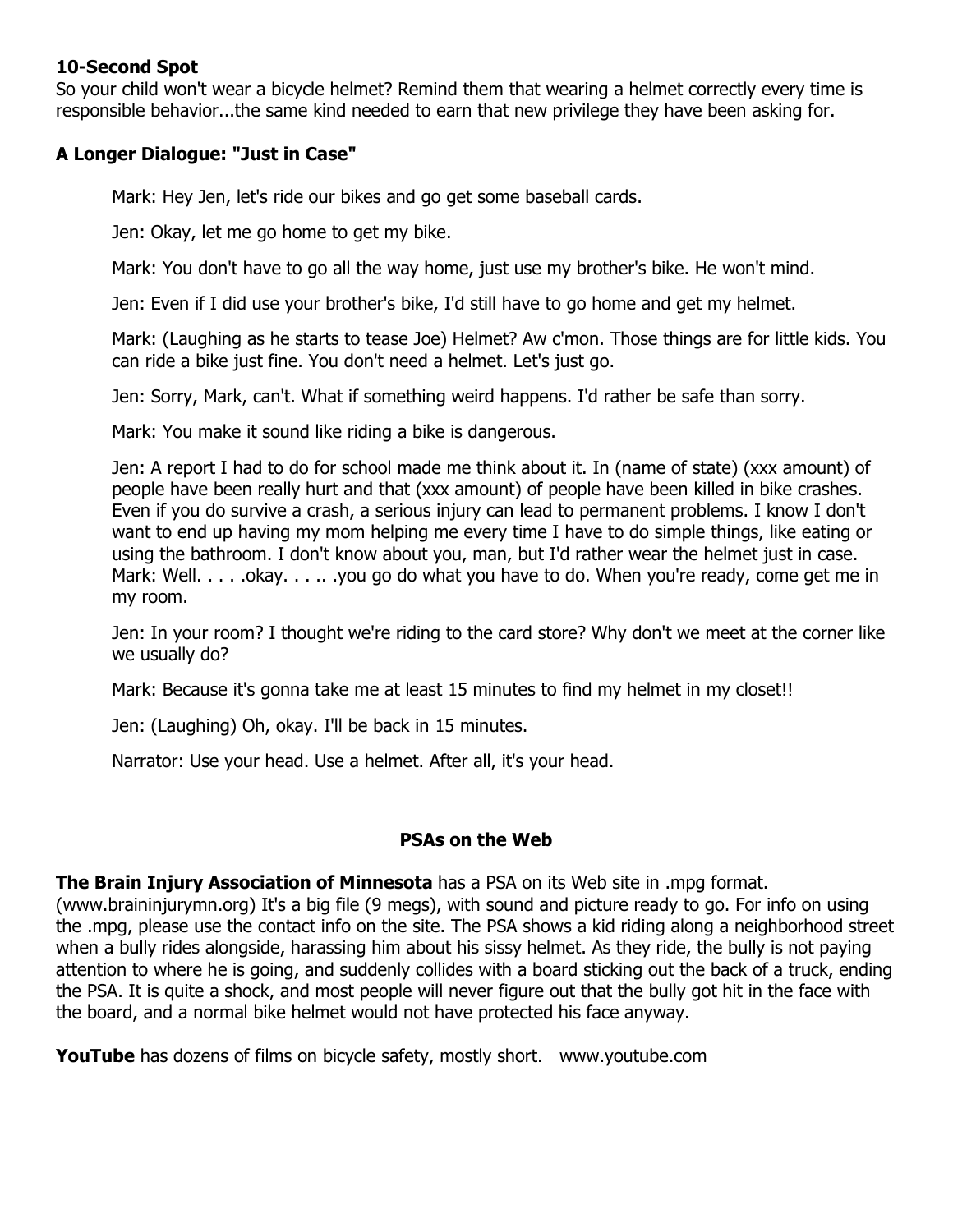# Child Bike Safety Talk

A basic lesson plan

### **Introduction**

- Bike Safety is more than wearing a helmet
- It's more than just balance
- You need to learn the survival rules!

### What we will cover:

- The four rules to avoid fatal crashes
- Wearing a helmet,
- Bike maintenance for safety
- Teaching your parents how to ride

### The Safety Rules Can Protect You

### 1. Never ride out into a street without stopping first.

Nearly a third of car-bike crashes involving kids occur when the kid rides a bicycle down a driveway or from a sidewalk into the street and in front of a car. You must learn to stop, look left, look right, look left again and listen to be sure no cars are coming before entering a street. Look left that second time because cars coming from the left are on your side of the street and are closer. You need to practice that: look left, look right and look left again. You see the car, but that does not mean the driver sees you! You must always assume that the driver has not. They may be dialing a cell phone or lighting a cigarette. If there are parked cars, be sure to go to the edge of the street before you begin your left-right-left looks.

### 2. Obey stop signs.

Nearly a third of the car-bike crashes with kids occur when the kid rides through a stop sign or red light in front of traffic. You must learn to stop, look left, look right, then look left again at all stop signs, stop lights and intersections before crossing. If a car reaches the intersection when you do, wait for the driver to wave to you before going through. Lots of times they just don't see you at all. Do you know the basics about stop signs and stop lights? You need to go to a controlled intersection with your parents and practice crossing safely. When you ride in a group, each rider must stop and make sure it is clear before crossing. (see Rule 4 below) It it's a bad intersection, walk your bike. It is the law to obey traffic signals even when no one appears to be coming. And the law about one way streets applies to you. Lots of kids get hit on one way streets going the wrong way because drivers don't expect them to be there.

### 3. Check behind before swerving, turning or changing lanes.

Nearly a third of the car-bike crashes involving kids occur when a rider turns suddenly into the path of a passing car. You must learn to look behind you, signal and look behind again before swerving, turning or changing lanes. The best place to practice this is in a quiet parking lot or playground. Ride along a straight painted line and practice looking back over your shoulder without swerving off the painted line. You should not ride your bike on a street until you have learned to do that.

### 4. Never follow another rider without applying the rules.

Many fatalities occur when the first rider violates one of the three rules above and the second one just blindly follows. The accident report will show one of the three rules above caused the crash, but the real reason was following another rider. Running stop signs or red lights, riding out of driveways or zipping across lanes all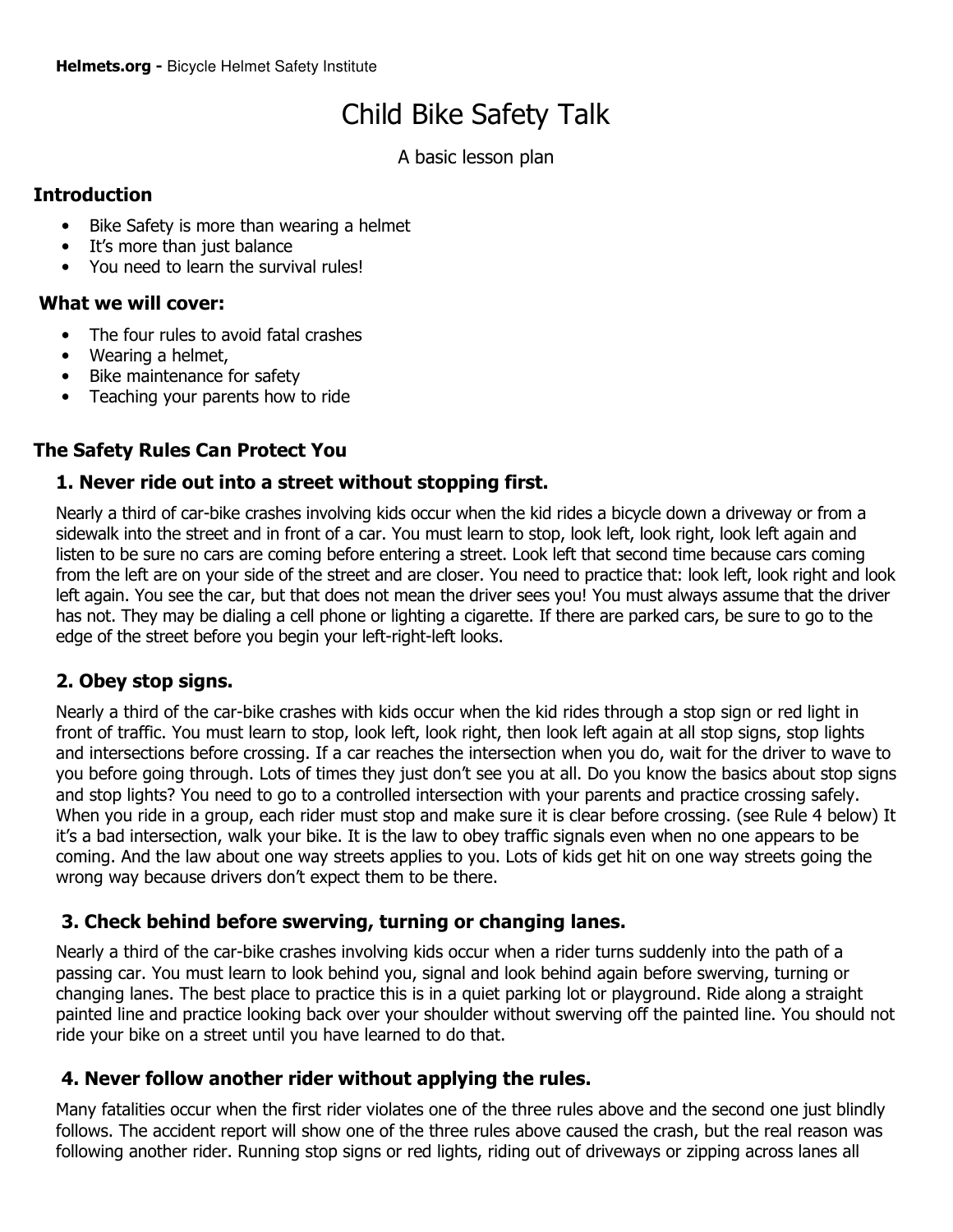seem natural to you because you are following the other rider and not thinking about the rules. So this is a hard one to learn. Be extra careful when you are following another rider.

### Lesson Plan - Continued

### Wear a helmet!

### 1. Why wear a helmet?

- Every year over 800 people die in the U.S. from bicycle crashes. Most of them die from head injuries.
- Many more have their brains scrambled and live for a long time or sometimes for the rest of their lives with something that doesn't work right up there. Brain damage can cause learning disabilities, personality changes and rob you of the ability to think clearly.
- Hospital emergency room studies show that a helmet can prevent between 66 and 88 per cent of that almost all. So you don't want to be riding a bike without one, even on your block, on the sidewalk or on a bike trail. The fall is from the same height wherever you ride!

### 2. Make sure it fits

Your helmet needs adjustment to give you all the protection you paid for.

- Make sure the pads touch all around.
- Make sure the straps meet in a V just under your ear.
- Adjust the length of the front and back straps to hold the helmet level on your head, not tilted back.
- Make sure the chin strap is snug but doesn't dig in.

With all of that done your helmet should stay on when you shake your head in any direction or have a friend try to pull the helmet off.

### 3. Don't wear it on the playground

- A few kids have died from strangulation on monkey bars or other playground equipment when their helmet got caught.
- Take your helmet off when you get off your bike. Don't wear it on the playground or when you are climbing trees.

### 4. Other gear

- Gloves protect the skin on your hands Skaters' knee and elbow pads are good protection too.
- Eye protection helps keep bugs and dust out of your eyes.

### Your Bike

- Adjust it to be sure you can reach pedals, bars and brakes comfortably.
- Try the brakes and make sure they are working well.
- Check the tires for air
- Check seat, pedals and handlebars to be sure they are tight.
- Lube the chain if it squeaks. It will break if you don't.

### Riding

- Be careful of where you ride. Traffic is a problem almost everywhere.
- Follow the four rules. Do you remember them?

### Teach your parents well

Lots of parents never got a talk on bike safety. You can teach them about the safety rules. You can also teach them about helmets. They should wear one to be a good example for you.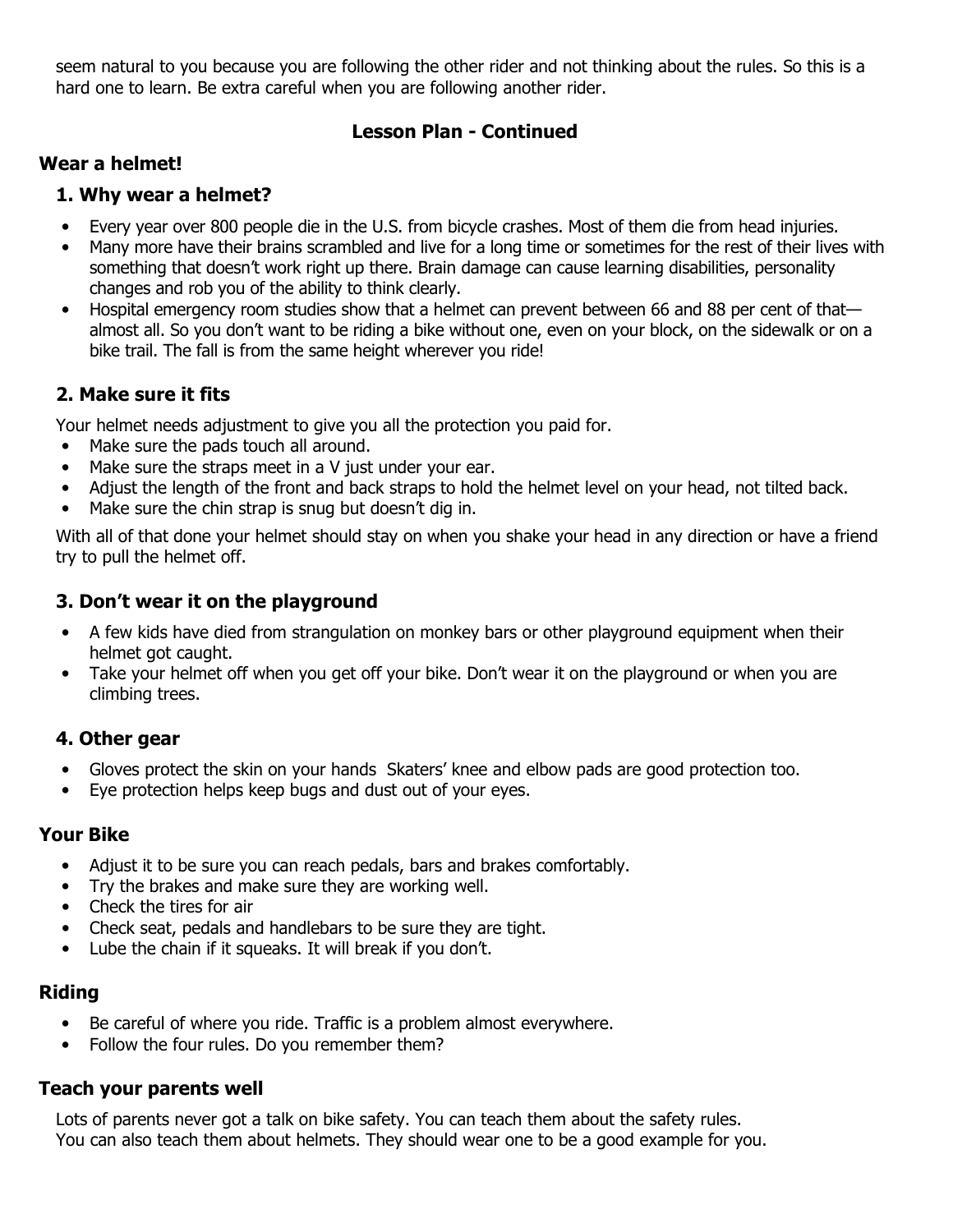# Workshop on Bicycle Helmets

## The Need

- You always need a helmet wherever and whenever you ride.
- You can expect to crash in your next 4,500 miles of riding, or maybe much sooner than that if you are not careful!
- Head injury causes 75% of our 600+ annual deaths from bicycle crashes. Medical research shows that a bicycle helmet can prevent between 66% and 88% of cyclists' head injuries.
- Helmets are required by law in 22 states and more than 201 localities, mostly for those under 16.

## The physics of crashing

- Forward speed is not the most important crash force, it's the fall to the pavement. Even a lowspeed fall on a bicycle path can scramble your brains.
- Car crashes are the most deadly, and there the closing speed with the car can be important, but at city speeds the fall after the car hits you and the second hit on the pavement can still be the hardest blow.

## The Helmet

- A helmet reduces the peak energy of a sharp impact.
- This requires a layer of stiff foam to cushion the blow by crushing.
- Most bicycle helmets do this with expanded polystyrene (EPS), the familiar picnic cooler foam. Once crushed, EPS does not recover. Another foam, expanded polypropylene (EPP), does recover, but is much less common.
- The helmet must stay on your head even when you hit more than once--usually a car first, and then the road. So it needs a strong strap and an equally strong fastener.
- All bike helmets sold in the US now have to meet the CPSC standard. For skateboarding it's different. We'll cover that later.
- Pick white or a bright color for visibility to be sure that motorists and other cyclists can see you.
- Common sense tells you to look for a smoothly rounded outer shell, with no snag points. Huge vents mean less foam contacting your head and might concentrate force on one point. "Aero" helmets are not noticeably faster for most of us, and in a crash the "tail" could snag or knock the helmet aside. Skinny straps are less comfortable. Rigid visors can snag or shatter in a fall.

## Fitting

- Make sure your helmet fits to get all the protection you are paying for.
- A good fit means level on your head, with the foam pads touching all around.
- Adjust the straps first so that the V on the sides meets just below your ear. Then adjust the chin strap comfortably snug.
- The helmet should not move more than about an inch in any direction, and must not pull off no matter how hard you try.
- You may have to tighten the front straps if the helmet tilts back, or the rear straps if it pushes forward. Some helmets don't have that adjustment, and you have to try a different one.
- Be prepared to fuss with the straps a while to get things right.
- It's not enough for the helmet to just sit on your head. The straps have to hold it there or it will be gone when the car hits you and you may hit the pavement with a bare head.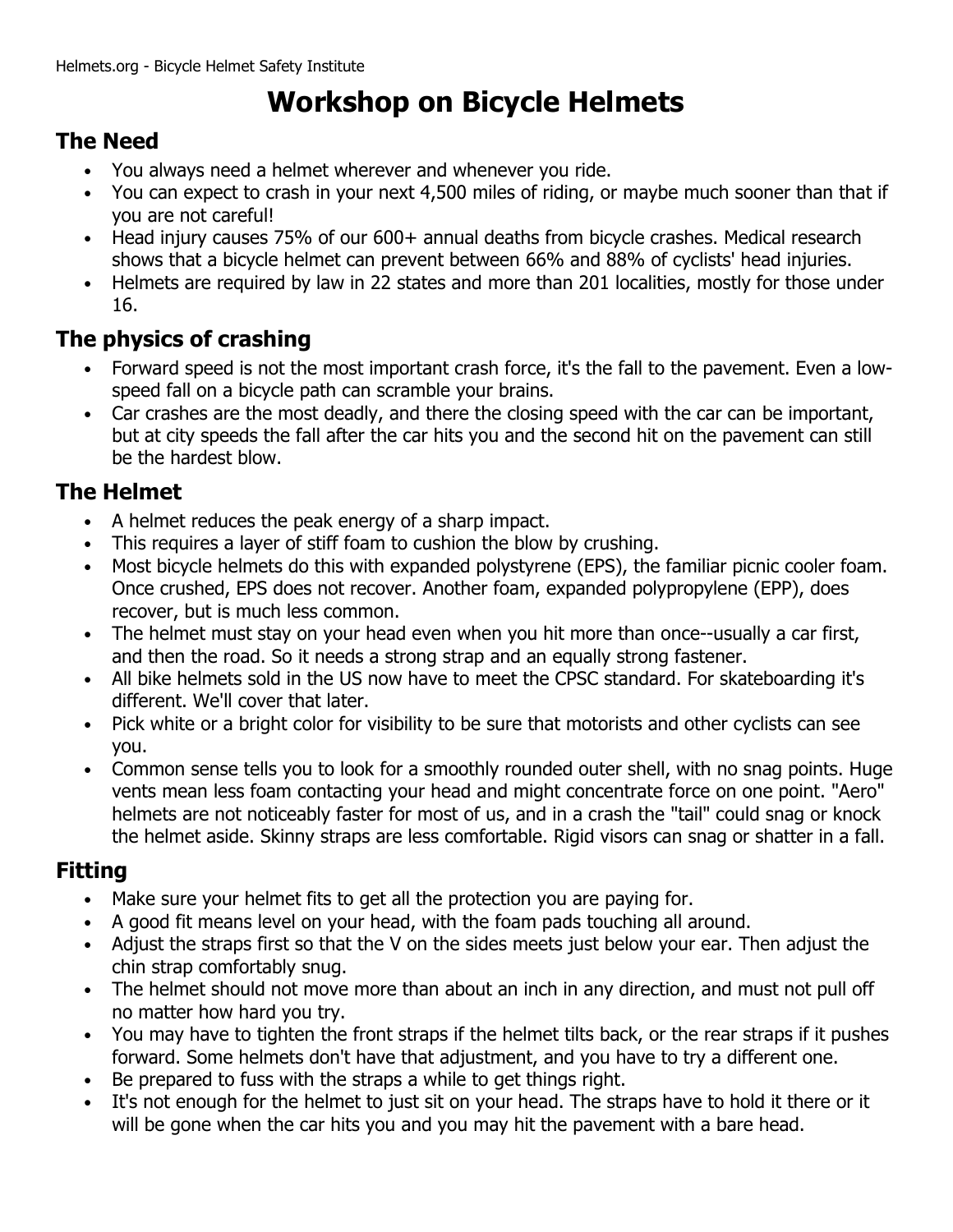## Comfort Requirements

- Coolness, ventilation, fit and sweat control are the most critical comfort needs.
- Air flow over the head determines coolness, and larger front vents provide better air flow.
- If you sweat a lot you may need a brow pad or separate sweatband.
- Weight is not an issue with today's helmets.

## Special Problems

- Pony tail ports are useful for anyone with longer hair. They can improve fit and comfort.
- Bald riders should avoid helmets with big top vents to prevent funny tan lines.
- Some head shapes require extra fiddling with fitting pads and straps.
- Very small heads usually need thick fitting pads.
- Very large heads require one of the extra large helmets out there.
- For a softer landing, seniors should pick a thicker, less dense model without huge vents. That's hard to do when we have no test data.

## When Must I Replace a Helmet?

- Replace any helmet if you crash. Impact crushes some of the foam, although the damage may not be visible. Helmets work so well that you need to examine them for marks or dents to know if you hit.
- Replace the buckle if it cracks or a piece breaks off.
- Even if you don't crash, most manufacturers recommend replacement after three to five years. We think that depends on usage, and studies have shown that helmets given reasonable care give good impact protection for much longer than that.
- If your helmet is from the 70's, it's time to replace it.
- No one requires you to replace your helmet, so give it some individual thought.

## Bike Helmets for Skating?

- The ASTM standards for biking and inline skating are identical. And CPSC says that bike helmets are fine for inline skating.
- Aggressive skating and skateboard helmets are different. They have their own ASTM standard, designed for multiple hits with lesser impact severity.
- If you are skateboarding and falling every day, a one-hit bike helmet is not very well designed for you. You need either a skateboard helmet certified to ASTM F 1492 or a dual-certified helmet that meets both standards and can be used for biking and skateboarding.
- The words on the box are just ads. They may say skateboard, but some of them are just bike helmets. The manufacturer knows that you throw the box away.
- Inside the helmet is a sticker that tells you what standard the helmet really meets. Look for that sticker. For skateboarding it must say the helmet meets the ASTM F 1492 skateboard helmet standard. A CPSC sticker is fine for skate boarding if you want to throw the helmet away after your first hit. Call that the Ten Minute Helmet.

## Warning! No Helmets on Playgrounds!

- Anyone must remove helmets before climbing on playground equipment or trees, where a helmet can snag and choke them.
- There have been a few choking incidents, some on playgrounds and some in trees.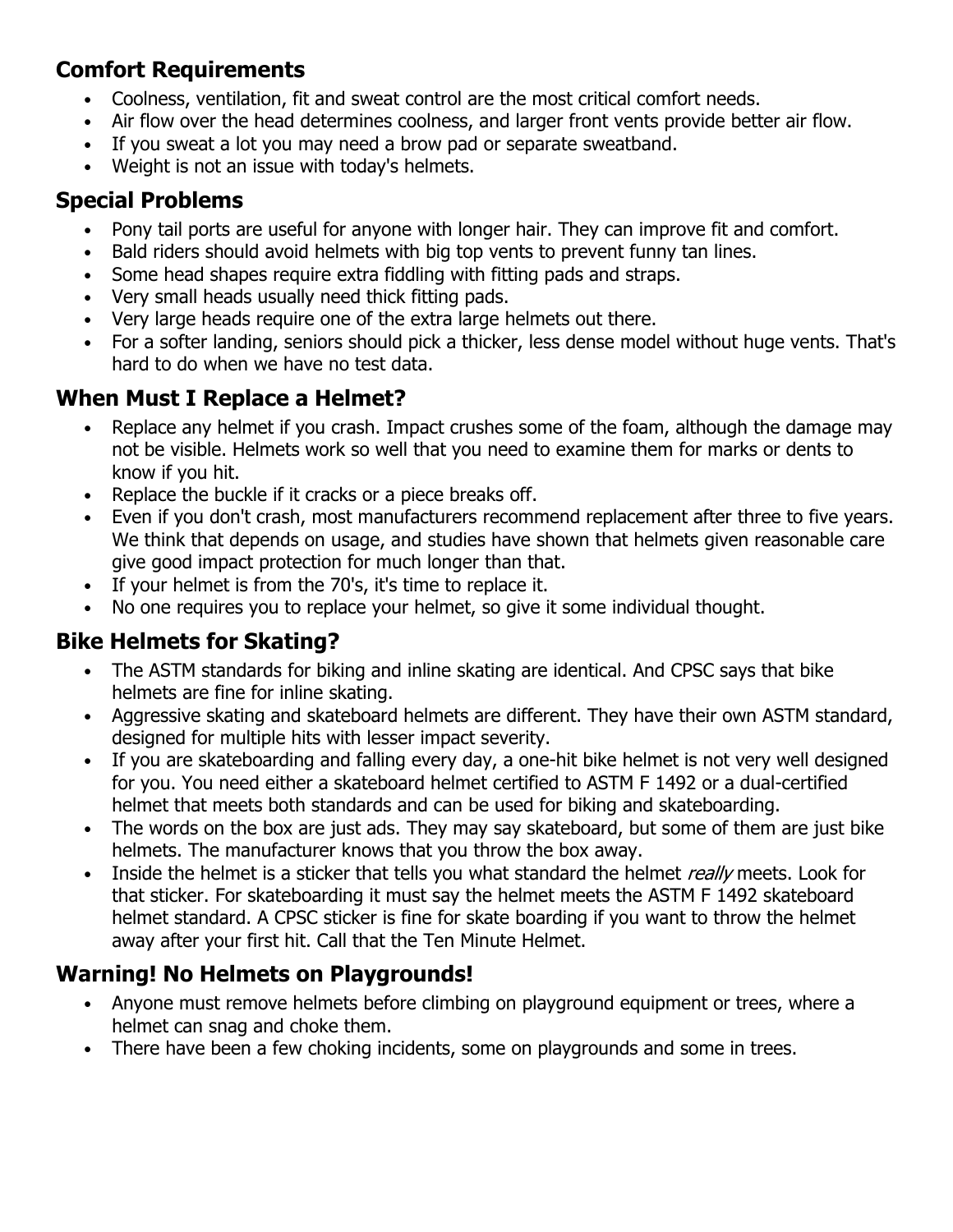## **Bicycle Helmet Safety - Speakers Outline**

### **I. Introduce Self**

### **II. Describe bicycle helmet safety campaign**

- A. Groups involved
- B. Summer activities

### **III. Ask parents to raise hands (A,B) or answer (C,D):**

- A. How many have children who ride bikes? Scooters? Skateboards?
- B. How many have children who wear helmets when riding their bikes or other equipment?
- C. Why did they buy their child a helmet?
- D. For parents who have not bought their children helmets what keeps them from doing so?

### **IV. Statistics**

- A. 857 bicyclists died on US roads in 2018
- B. Bicyclist deaths represented 2 per cent of all 2018 traffic fatalities.
- C. 53 Bicyclists 14 and under were killed in 2017.
- D. 75% of fatal crashes were urban.
- E. 81.5% of the cyclists were hit by the front of the vehicle.
- F. 63% were on roads not at intersections. 27% were at intersections. 10% were in other locations.
- G. Besides death, head Injuries cause permanent brain damage and cost thousands in medical bills

### **V. What can you, the parent do?**

A. Buy your child a helmet. See it as an investment in their future. Helmets cost \$8-\$40, but remember that your child will wear it for 5 years. Unlike shoes children do not grow out of helmets quickly. Most have padding that can be removed as the child's head grows, or a fitting ring that can be expanded. CPSC says bike helmets are fine for scooter and skate use, but skateboards have a different helmet.

B. Make sure the helmet is CPSC approved. Pass around a demonstration helmet and note: 1. Pads or fitting ring. 2. Straps

- C. Require your children to wear it -- see our tips for getting children to wear helmets
- D. Wear one yourself

E. Remember that your child's bicycle is not a toy It is their first vehicle that needs to follow the rules of the mad

F. Do not buy a bike for your child to grow into. It is harder for him/her to control.

G. Teach your children how to ride a bike. They do not drive, so do not have the coordination and awareness of rules of the road.

H. Take a class on bicycle safety yourself so that you are aware of the right information.

I. Questions?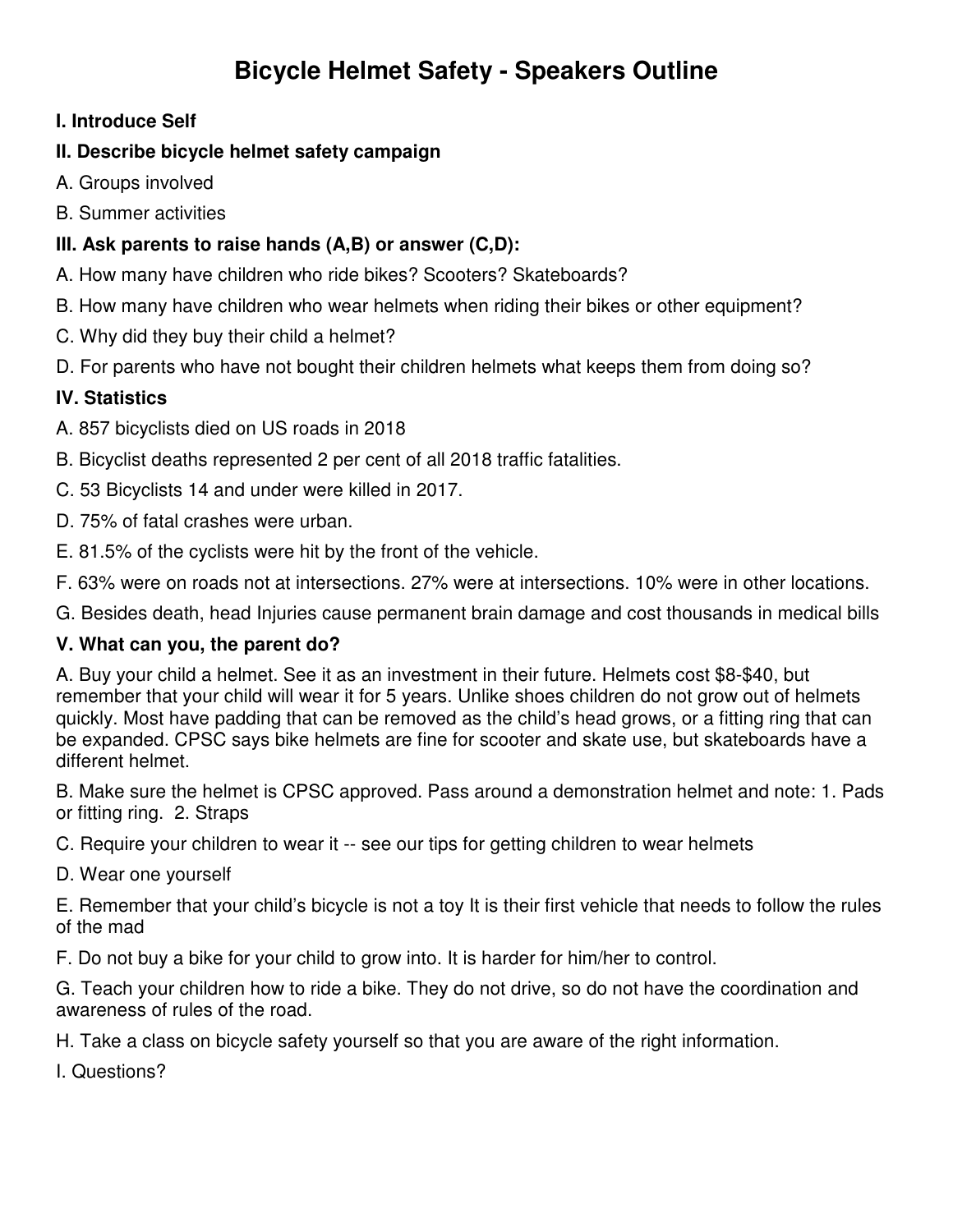# **US DOT free publications**

### **These and more DOT materials are available on our CD from the opening menu or on the video DVDs.**

The brochures below are all full color .pdf files. They also print out well in black and white for photocopying. Most of them are on our Toolkit CD as .pdf files, from the opening menu or by opening the file nhtsapam4cd.htm. Four videos are on the video DVDs included in the Toolkit. You can also find them online on NHTSA's web page at www.nhtsa.gov/Bicycles

### Bicycle Safety Activity Kit

Activities for children 4 to 7 and 8 to 11 years old. On the CD open nhtsapam4cd.htm. Includes coloring pages, connect-the-dots, word find, crossword, word scramble and more, with nice color graphics if your printer can handle them. Also on the CD in Spanish with all the materials in Spanish too.

### Easy Steps to Properly Fit a Bicycle Helmet

And in Spanish:



## Consejos y pasos para el uso debido del casco para montarbicicleta

NHTSA's helmet safety sheet. August 2006. On the Toolkit CD as nhtsafit.pdf and spanishfit.pdf



### Kids and Bicycle Safety And in Spanish Los niños y su seguridad al montar en bicicleta

Probably best for late elementary to mid-school

kids. Sections on Safe Riding Tips, Rules of the Road and Sidewalk Riding. On the Toolkit CD as nhtsakids.pdf and spanishnhtsakids.pdf



### 7 Smart Routes to Bicycle Safety

Seven ways to bicycle safely. Includes info on helmets, bike maintenance, riding gear and safe riding practices. (May 2007) Included on our Toolkit CD as nhtsa7.pdf

### Videos:

**Ride Smart, It's Time to Start** (for kids) **Bike Safe, Bike Smart** (for kids) Bicycle Safety Tips for Adults Fitting a Bicycle Helmet

All are on the video DVD in our Toolkit. Or view them online as .wma files on NHTSA's web page at www.nhtsa.gov/Bicycles

### Prevent Bicycle Crashes: Parents and **Caregivers**



How to train child cyclists, including diagrams of common types of crashes. On our Toolkit CD as nhtsacrash.pdf



### Bicycle Helmet Use Laws: Lessons Learned from **Selected Sites CD,** 2004

A study of six helmet laws, including how to get

one passed. On the Web or on the Toolkit CD as nhtsalessons.pdf

And in addition, available on the Web:

- Videos and Clips
- Back to School Safely
- Safe Routes to Schools
- **Resource Guides**
- Resource Guide on Laws Related to Pedestrian and Bicycle Safety
- **Bikeability Checklist**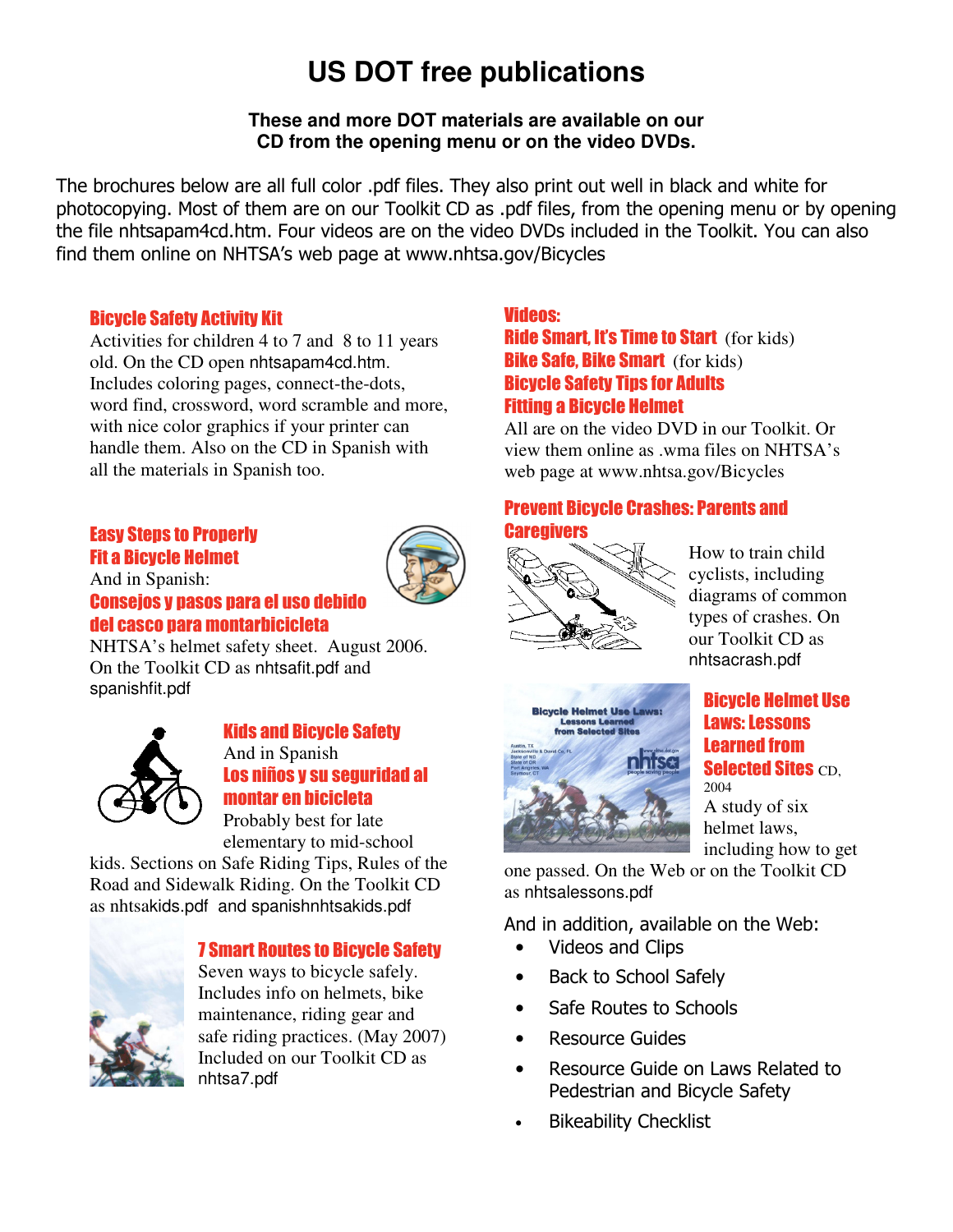# Helmet Materials in Spanish

**Latino communities all over the US are lagging behind in bicycle helmet use. Disproportionate numbers of Latinos are being killed and injured in traffic, both on bicycles and while walking. Here are some sources of Spanish program materials. There are links to these programs on our Web page:** http://www.helmets.org/spanish.htm **and a Web search will find many more.**

#### **US Dept of Transportation**

USDOT has two divisions with many materials. NHTSA has brochures in Spanish available for download. See our Web page at www.helmets.org/spanish.htm for details. In addition, DOT supported the development of the Florida materials mentioned below, and have a big list of posters, pamphlets and other materials for Latino audiences. They have online forms for ordering, and everything is free. We have their Flashcards in Spanish on our site at http://www.helmets.org/flashcards.htm

#### **The US Consumer Product Safety Commission**

CPSC has a bike safety pamphlet called La Seguridad de las Bicicletas No Es Un Acidente as a .pdf file, and they will send paper copies on request. CPSC also has ¿Qué casco para qué actividad? (Which Helmet for Which Activity). You can order up to 400 copies of CPSC materials on their Web site or call 800-638-2772. (se habla Español)

#### **Texas Bicycle Coalition**

TBC has developed a curriculum for training students in 15 lessons that they call the Texas Supercyclist Curriculum. Their materials are all in English and Spanish. The materials available to download include a page on helmet sizing and fitting and a page on the brain. You can find their materials at www.biketexas.org

#### **California Department of Health Services**

California has a brochure in Spanish titled !Proteja La Cabeza De Su Nino! that you can download on the Web and print out in full color or in black and white. It's at http://www.dhs.ca.gov/ps/cdic/epic/bike/documents/Bike HelmetSPAN01.pdf

#### **The State of Illinois**

Illinois has a full color booklet called Los Chicos Y La Bicicleta en Illinois that covers bike safety including helmets in seven pages. http://www.dot.state.il.us/bikemap/kidsonbikesspanish/ki dsbikespanish.pdf

### **Oregon Health Sciences University**

OHSU has helmet fitting instructions in Spanish. http://www.ohsu.edu/xd/outreach/programs/thinkfirst/hel mets/upload/Spanish-Fitting-Guide.pdf

#### **Phoenix Childrens Hospital**

There are Spanish language versions of various helmet campaign materials you can purchase from the Phoenix Children's Hospital/Maricopa County Safe Kids campaign. Contact Susan Bookspan, Bicycle Program, Injury Prevention and Research Center Phoenix Children's Hospital, Outpatient Bldg. #225, 1919 E. Thomas Road, Phoenix, AZ 85016. 602-546-1711 sbookspan@phoenixchildrens.com

#### **Snell Memorial Foundation**

The Snell Safety Education Center has a full color pamphlet in Spanish. They ask for a donation (\$2.50 for 50, or \$20 for 500). You can contact them at 916-331- 5073 or email info@smf.org, through their Web site at www.smf.org or by postal mail to:

> Snell Safety Education Center 3628 Madison Avenue, Suite 11 North Highlands, CA 95660

#### **Safe Kids**

Safe Kids Worldwide has two brochures in .pdf format in Spanish: one is Usa tu cabeza. ¡Ponte el casco! - a tip sheet for parents on helmets. The other is called TODO SOBRE RUEDAS - Actividades an activity sheet to test your wheels knowledge. You can access the English versions as well at their Web site: www.safekids.org.

#### **American Automobile Association**

AAA has Bike Basics in Spanish and a helmet safety tip bookmark in English/Spanish. They should be available, usually free, from your local AAA club.

## Videos

**University of California Series**: The Bicycle Zone (Elementary), Pedal Smarts (High School/Middle School), and Getting There By Bike (High School/Adult) All three videos are available in English and Spanish. Each is accompanied with a study guide. Available through Transit Media, 22-D Hollywood Ave, Ho-Ho-Kus, NJ 07423. Telephone: 201-652-1989.

NHTSA Fitting video. Included with this Toolkit.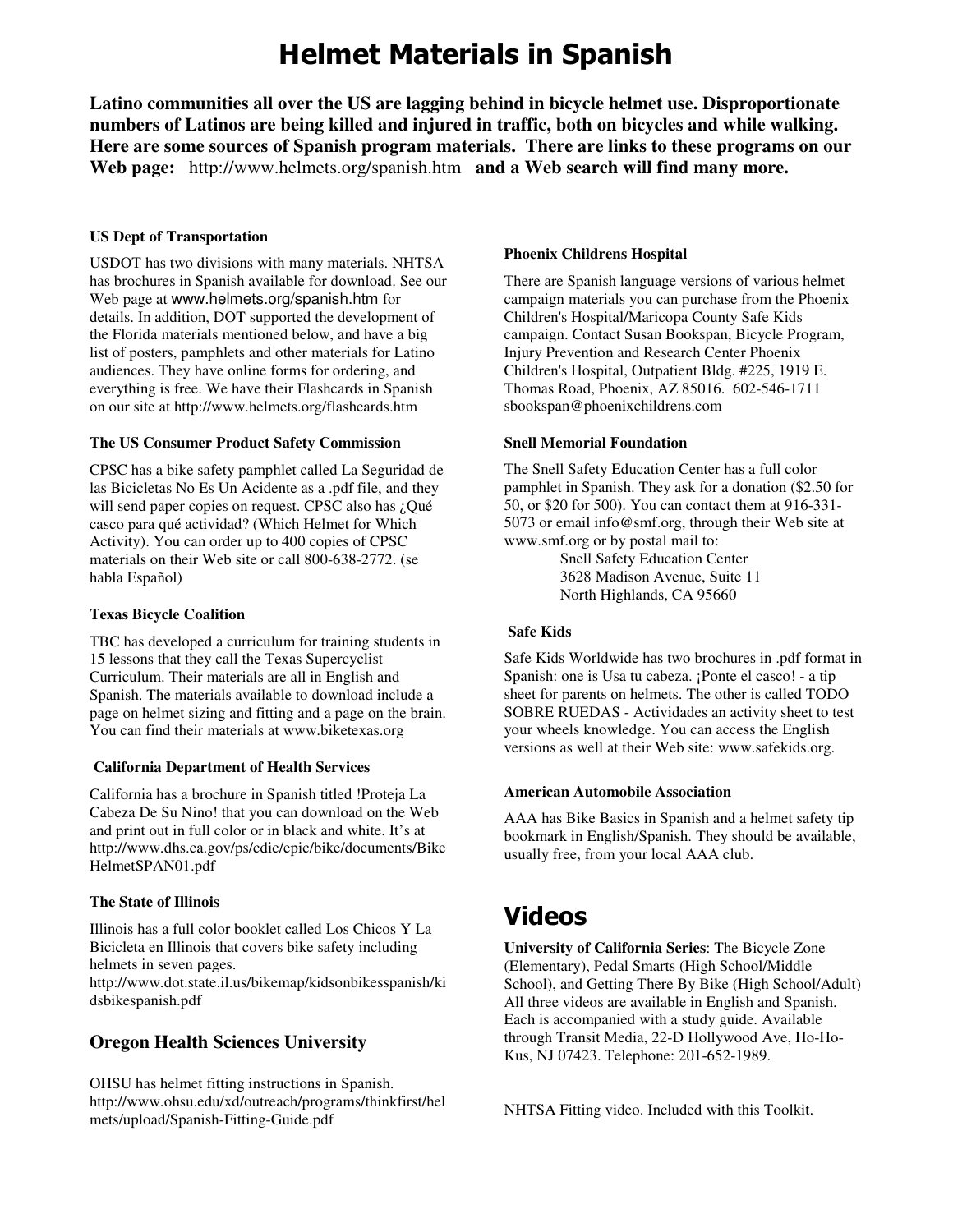# **Promoting Helmets in Poor Neighborhoods**

Studies consistently find that free helmets distributed in poor neighborhoods are not used for long, even if the kids have to earn them. The conclusion: anything you promote that is not part of the local culture, and is recognized by the recipients as a one-shot safety program, will not last more than a few days or weeks.

Why?

Parents in some neighborhoods live with challenges and stressors that those in more secure environments can't imagine. Guns may be selling on street corners, and gangs may be attempting to recruit 10 year olds. As one parent remarked "You have to choose your battles." And getting kids to wear helmets in light of more real, immediate concerns is not going to be a high priority.

Even if parents talk to their kids about the importance of wearing a helmet it is ultimately up to kids to determine if they are going to wear them. It is common to see middle class teenagers with helmets on their handlebars. They wear them when they leave home to make their parents happy.

The importance of protecting your brain in a crash is not apparent to many kids or parents. They don't know of anyone head-injured in a bicycle crash, including their own crashes.

To promote change we must look at *their* culture and try to fit wearing helmets into that. If it became a "cool" thing for gangs to do, you might have a very high compliance rate! If star athletes or other community role models endorse helmets, kids may be drawn to helmets because they are cool.

The Cincinnati Children's Hospital has developed a program working through churches. Few people are more respected in the African American community than ministers or in the Latino community then priests. Will their endorsement make a difference?

Even if this route shows promise, change will be slow. Peer pressure is difficult to overcome. Still there are immediate, concrete steps communities can take to help ensure these kids' safety on bikes.

 Most bikes in impoverished neighborhoods need repairs and quite a few need extensive work. If you distribute helmets in a poor neighborhood, make sure you take a couple of bike mechanics along. They will have plenty of work to do! Other kids are riding bikes that are too large for them to control. There is a shortage of bikes of any sort in poor neighborhoods so kids will ride whatever is available, regardless if the bike is in poor shape or too big. Some communities have established programs that get good working, properly fitting bikes to kids in needy neighborhoods.

As with any safety program we have to meet the immediate short term needs of a group along with working for the long term changes.

T*his page summarizes an article by Steve Meiers, a safety educator in Madison, Wisconsin, and represents his own views. You can contact him at smeiers@cityofmadison.com for more information. If you want more information about faith-based injury reduction programs contact Anita Brentley: Anita.Brentley @ cchmc.org*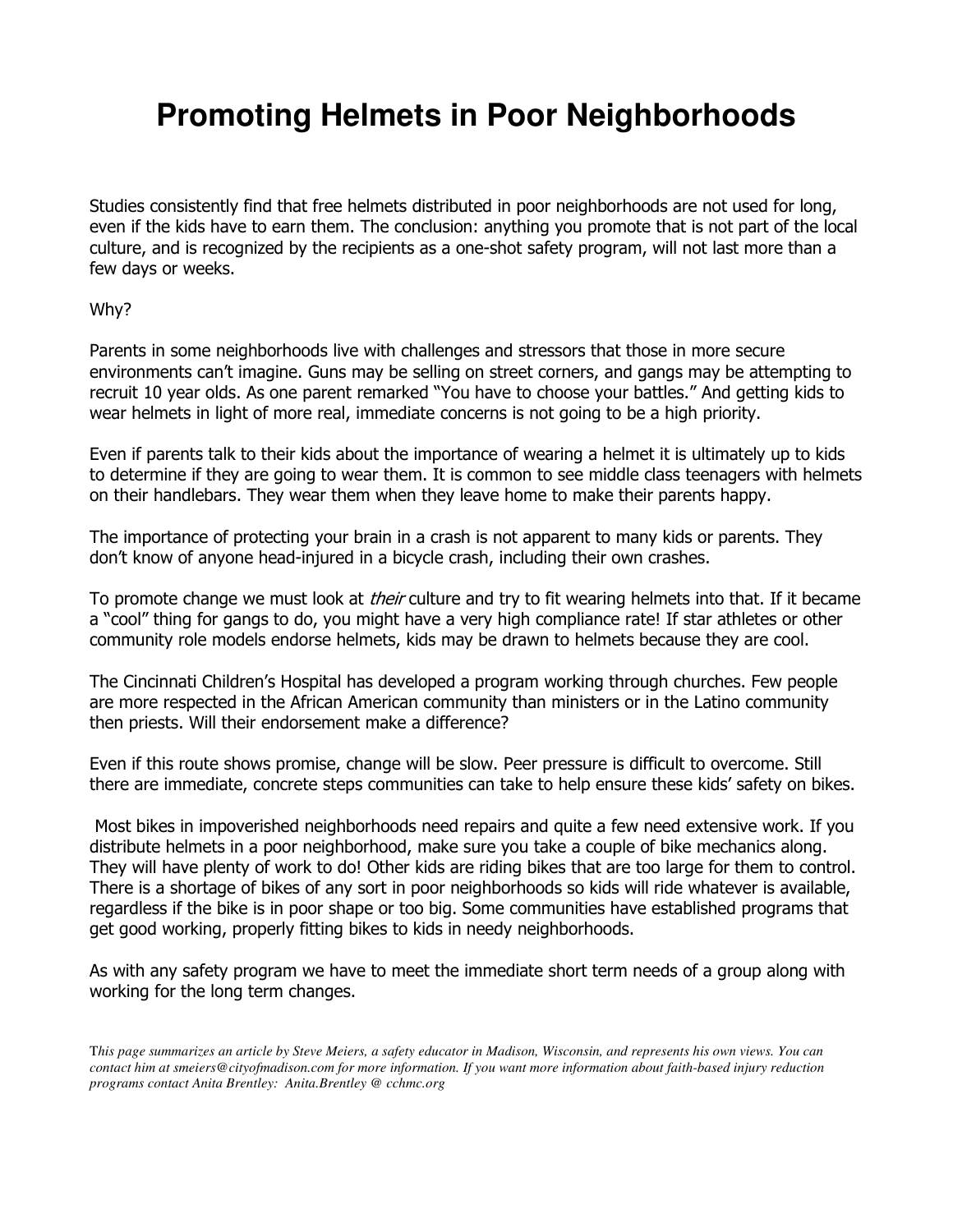# **Helmets made simple**

### **What is a bike helmet**

A helmet protects your brain when you fall. It has a plastic shell on the outside and foam inside. It has a strap to keep it on when you fly through the air. It only covers your head, and the rest of your body is still exposed. So you still have to be careful.

### **How does a helmet work?**

The foam crushes when you hit the road. That cushions the blow, and usually saves your brain. The shell makes it skid on the street so your neck does not get jerked. The shell also keeps the foam in one piece. It can split when you hit the car and not be there when you hit the street.

If the strap is not right, your helmet can slip to the side or to the back. Then your bare head hits the road. Ouch. Pavement is very very hard.

### **Why wear one?**

Being careful and not crashing is the best way. That's better than crashing in a helmet! The helmet only covers your head. So you need to learn the rules of the road. But even the best riders crash. If you hurt your brain it can change you. You may not be able to read this page, or play video games, or talk, or run, or even feed yourself.

Some people do not wear bike helmets. Don't let that stop you. You need one when you ride your bike. They do too, but just don't know it yet.

### **How do I pick one?**

A magazine called *Consumer Reports* can tell you what helmets are best. But they don't test very many and they don't test every year. Virginia Tech University has concussion performance ratings online.

First, make sure the helmet has a sticker inside with the letters CPSC somewhere on it. That means it works in a crash. Then find one that fits you. That will keep it on your head while you fly through the air. Work on the straps to get the fit just right.

You don't have to pay a lot for a good helmet. But be sure you like it and will wear it.

### **Can I wear it to skate?**

Yes if you have inline skates. For skateboard use you will need a different helmet, if you are one of the skateboarders who crash a lot.

### **What if I crash?**

You will have to buy a new helmet. It is good for only one crash.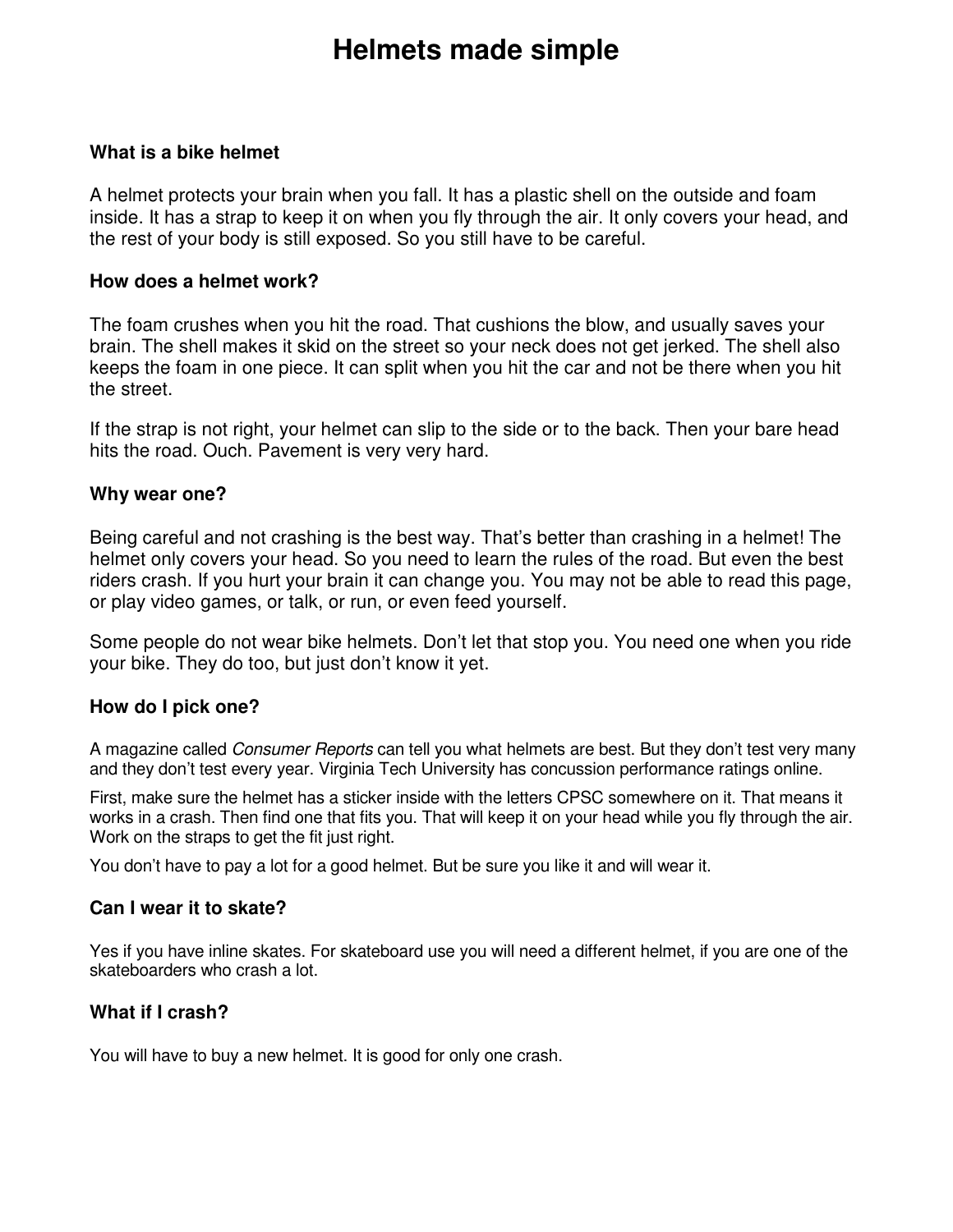

 The Bicycle Helmet Safety Institute A consumer-funded program

 **4611 Seventh Street South, Arlington, VA 22204-1419 703-486-0100 www.helmets.org info@helmets.org** 

January 2013

## Frequently-asked Questions About Bicycle Helmets

### What is the Best Helmet to Buy?

Your first concern should be finding a helmet that fits your individual head. You may have to try on several brands to find one that fits your own head well. Pick one that is round and smooth on the outside without snag points. Then make sure it has a CPSC standard sticker inside, required by law in the US since 1999. Next is wearability: you can see the vents and feel the comfort. Select a bright color for visibility. We don't have to tell you to check the price tag. *Consumer Reports* has helmet rating articles infrequently, but they can only test a small fraction of the models on the market. They find that the best performers are not usually the most expensive models. We think you can do just as well by finding a helmet that fits you well and is round and smooth on the outside.

### What Helmet Should I Buy for my Child?

The best toddler helmets are light and ventilated, with impact protection equal to adult helmets and more coverage in the rear required by the CPSC standard. For kids over 5, a junior or small adult helmet works fine. There are no tiny helmets available because nobody recommends riding with a child under one year old, whose neck structure and brain are just not ready yet. If in doubt, take helmet and child to a pediatrician and ask. Kids don't want to look like geeks, so let them pick their helmet out, just as you would for an adult.

### What is the Coolest Helmet?

Coolness depends on ventilation, and that depends mostly on the size of the front vents, whatever the ads may say. Consumer Reports publishes coolness ratingshttp://www.helmets.org/cu.htm, but don't cover very many helmets. Most riders will not need all the vents you see in the most expensive models.

### Where can I get my helmet cheap?

Prices are low at many discount stores. Wal-Mart and Target usually have smooth, round, helmets meeting the CPSC standard starting at \$10, with better-fitting designs starting at about \$15 to \$30. Local bike shops have major brands for \$35 to \$150, with discounts available on the Internet. They all meet the same CPSC certification for impact and strap performance. Cheaper helmets are plainer, have smaller vents and may lack a rear stabilizer, but perform just as well in impact tests. We still recommend buying your first helmet at a bike shop, for help with fitting.

### Is a cheap helmet as good as an expensive one?

Consumer Reports has rated the most expensive helmets they tested below most of the cheaper models. Our own testing showed identical performance. All helmet sold in the US are required by law to meet the same CPSC impact standard. If money buys you a better fit, with more stability on your head in a hard crash, then an expensive helmet is worth it. If it just buys you a spiffy-looking, poorly-rounded exterior with excessive vents, foam that is too hard trying make up for that, and points to snag, definitely not.

### Does This Helmet Fit Me as Well as it Should?

For best protection you want the helmet level and low on your head. So put thin pads in the top, or no pads at all. Adjust the side pads or fit ring so the helmet touches all the way around at the brim. Then adjust the straps so that the V on the sides meets just below your ear, and the chin strap is just snug against your chin but not too tight. Now shake your head. Then put your palm under the front edge and push up and back. Can you move the helmet more than an inch, exposing your bare forehead? If so,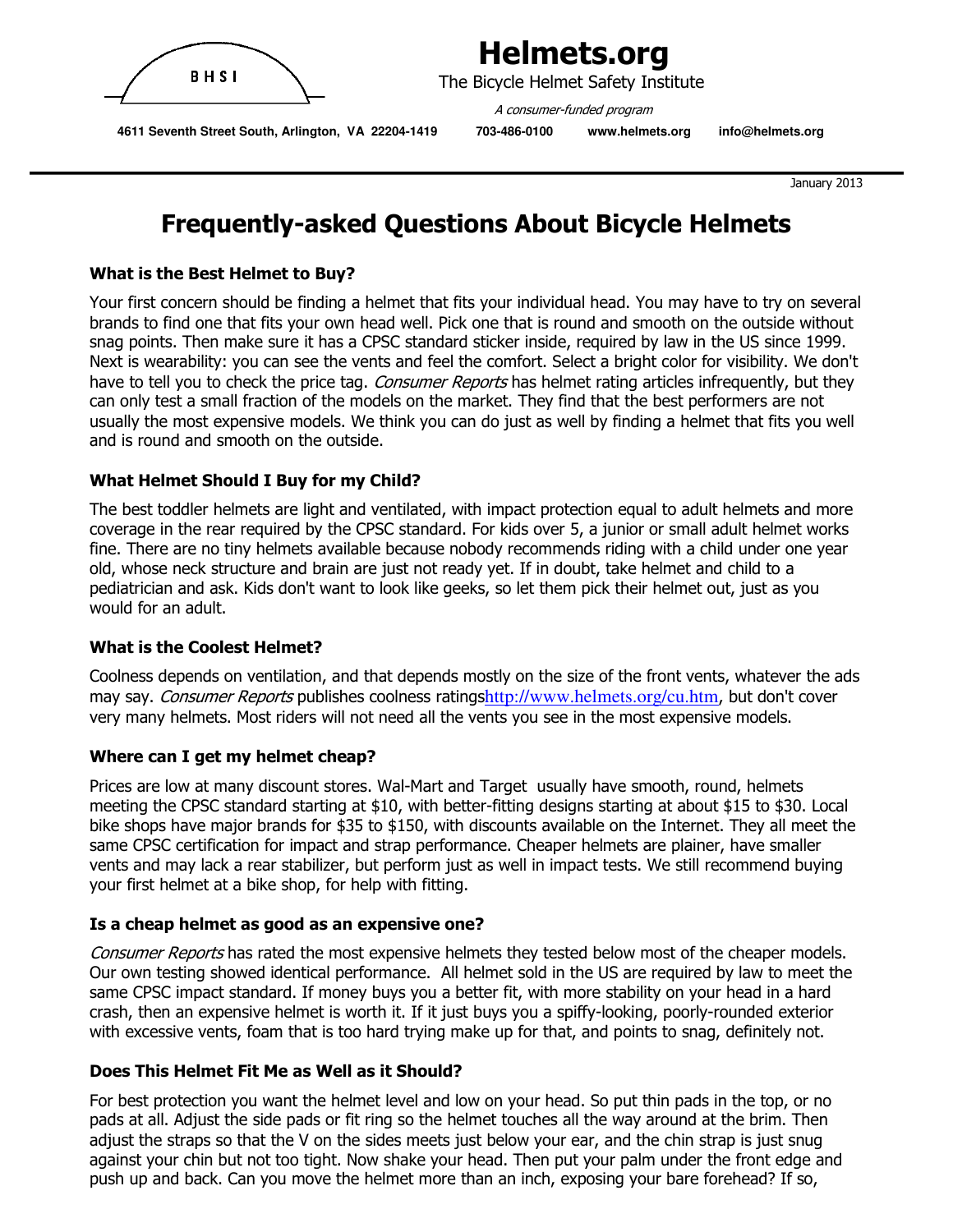shorten the strap just in front of your ear, and loosen the rear nape strap behind your ear. Now reach back and grab the back edge. Pull up. Can you move the helmet more than an inch? If so, shorten the nape strap. If the front bumps on your glasses, tighten the nape strap. Now your helmet should be level, solid on your head and comfortable enough to forget you are wearing it most of the time

### How can I prevent "strap creep?"

Some straps creep and loosen after only one ride. We suggest buying a helmet with standard-width straps, not the skinny ones. You can add little rubber bands or o-rings to the straps to slide up against the buckle when it is adjusted right to lock it. And after you get your helmet adjusted perfectly, you can sew the strap ends in place.

### When Should I Replace My Helmet?

You must replace the helmet after any crash where your head hit. The foam part is made for one-time use, and after crushing once it is no longer as protective as it was, even if it still looks intact. Plastic shells can hide the foam damage, although there are usually at least some scrape marks on the outside. A few helmets made of EPP foam--mostly skate-style helmets--do recover. If in doubt, contact the manufacturer for an inspection. If your helmet is more than 10 years old or has a cloth cover, we recommend that you replace it. Many manufacturers recommend replacement every five years, but some of that is just marketing. Deterioration depends on usage, care, and abuse. If you ride thousands of miles every year, five years or even less may be right, but for most people it's probably too soon.

### How does a helmet work?

When you crash and hit a hard surface, the styrofoam part of a helmet crushes, controlling the crash energy and extending your head's stopping time by about six thousandths of a second (6 ms) to reduce the peak impact to the brain. Thicker foam is better, giving your head more room and more milliseconds to stop. The squishy fitting pads are for comfort, not impact. The impact is so hard and sharp that squishy foam just bottoms out immediately. A smooth plastic skin holds the helmet's foam together as it crushes and helps it skid easily on pavement, rather than jerking your head to a stop. Rounder, smoother helmets are safer, since they skid more easily. The straps keep the helmet on your head even after the first impact with the car. A helmet must fit well and be level on your head for the whole head to remain covered after that first impact. The outside should be a bright color for visibility in traffic. Reflective trim is useful at night to help you be seen, but you still need lights on your bike.

### Who Has Compulsory Helmet Laws? Do they work?

Twenty-two states: Alabama, California, Connecticut, Delaware, DC, Florida, Georgia, Hawaii, Louisiana, Maine, Maryland, Massachusetts, New Hampshire, New Jersey, New Mexico, New York, North Carolina, Oregon, Pennsylvania, Rhode Island, Tennessee and West Virginia, including the District of Columbia require helmets for some riders, usually under age 16. So do over 201 cities and counties. We have the current list at the end of this package. More than a half of the under-16 population of the U.S. lives in one of those states or cities. Enforcement is rare, and helmet acceptance is probably too low for compulsory laws to work well at present in most areas. New Jersey reported a 60% reduction in fatalities for the age group covered in the five years after they adopted their law.

### 11. What's New in Helmets?

There are more bright colors. Some helmets with oversized vents are very cool but have less foam in contact with your head, and that could concentrate crash forces. Some have easier strap adjustments and many have rear stabilizers to improve fit. At the higher end, fewer designs still have sharper, squarer lines. The newer compact and trail models have better profiles, as do skate-style helmets. There are helmets made for downhill mountain bike racing with face protection. Some models have new technology to help reduce rotational force in some situations. A few manufacturers produce "multi-sport" or dual-certified helmets, for biking and skateboarding. Helmets are cool, cheap and effective, and this is a good year to be buying one. But there is no compelling reason to upgrade if your current helmet is still meeting your needs.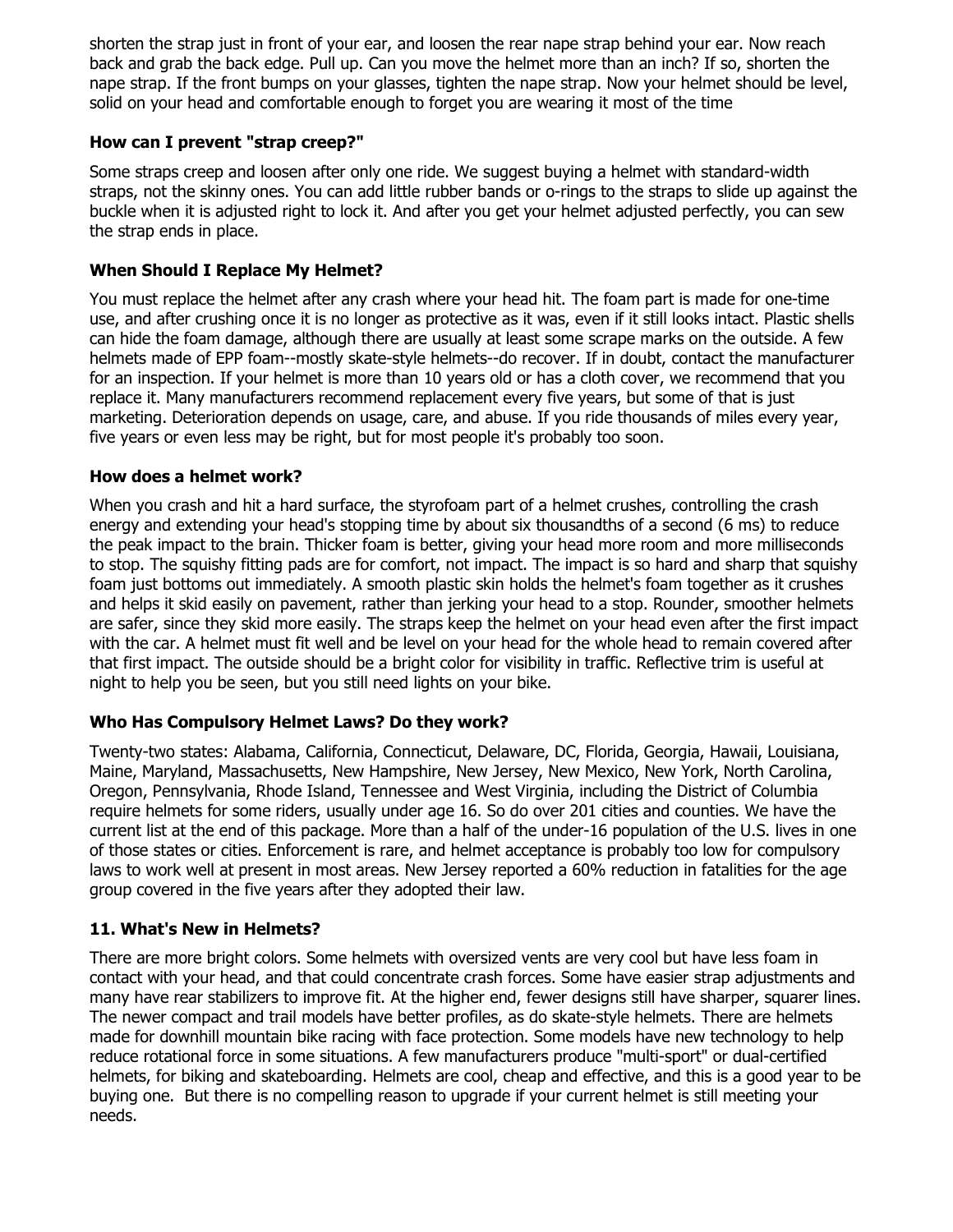### **Children's Safety Network**

## BICYCLE HELMETS SAVE MEDICAL COSTS FOR CHILDREN

Annually, 196 children younger than age 15 die from bicycle-related injuries. Approximately 8,900 additional children were hospitalized for bicycle-related injuries, and another 344,000 were treated and released in emergency departments. Bicycle helmets prevent 52 to 60 percent of bikerelated head injury deaths (for all ages), as well as an estimated 66 to 88 percent of nonfatal head and scalp injuries, and 65 percent of upper and middle face injuries, even when misuse is considered. Thus, bicycle helmets significantly reduce the total medical costs for bike-related head injuries.

### A. COSTS SAVED

• Every \$10 bike helmet generates \$570 in benefits to society. 1

• These savings include \$50 in medical costs, \$140 in future earnings and other tangible resources, and \$380 in quality of life costs.

• For each child bicycle helmet law that is passed, it costs \$11 per new user and generates \$570 in benefits to society.





• If 85 percent of all child cyclists wore helmets in 1 year, the lifetime medical cost savings would total \$197 to \$256 million.

• It is very expensive to treat a child with a bike-related head injury. These medical costs may sometimes last the child's lifetime. For example, in 1991, bicycle crashes to children ages 4 to 15 caused 52,000 nonfatal head injuries and 93,000 nonfatal face scalp injuries. Lifetime medical payments for these injuries will approach \$394 million.

• 2,200 of the children who sustain these head injuries will suffer permanent disabilities that will affect their ability to work. Universal bicycle helmet use by children aged 4 to 15 would prevent 1,200 to 1,700 of these permanently disabling injuries.

• Every bicycle helmet saves health insurers \$57 and auto insurers \$17.

<sup>1</sup> Although the retail cost of bicycle helmets typically range from \$10 to \$70, nonprofit organizations can buy them in bulk for as little as \$7 and distribute them nearly at cost.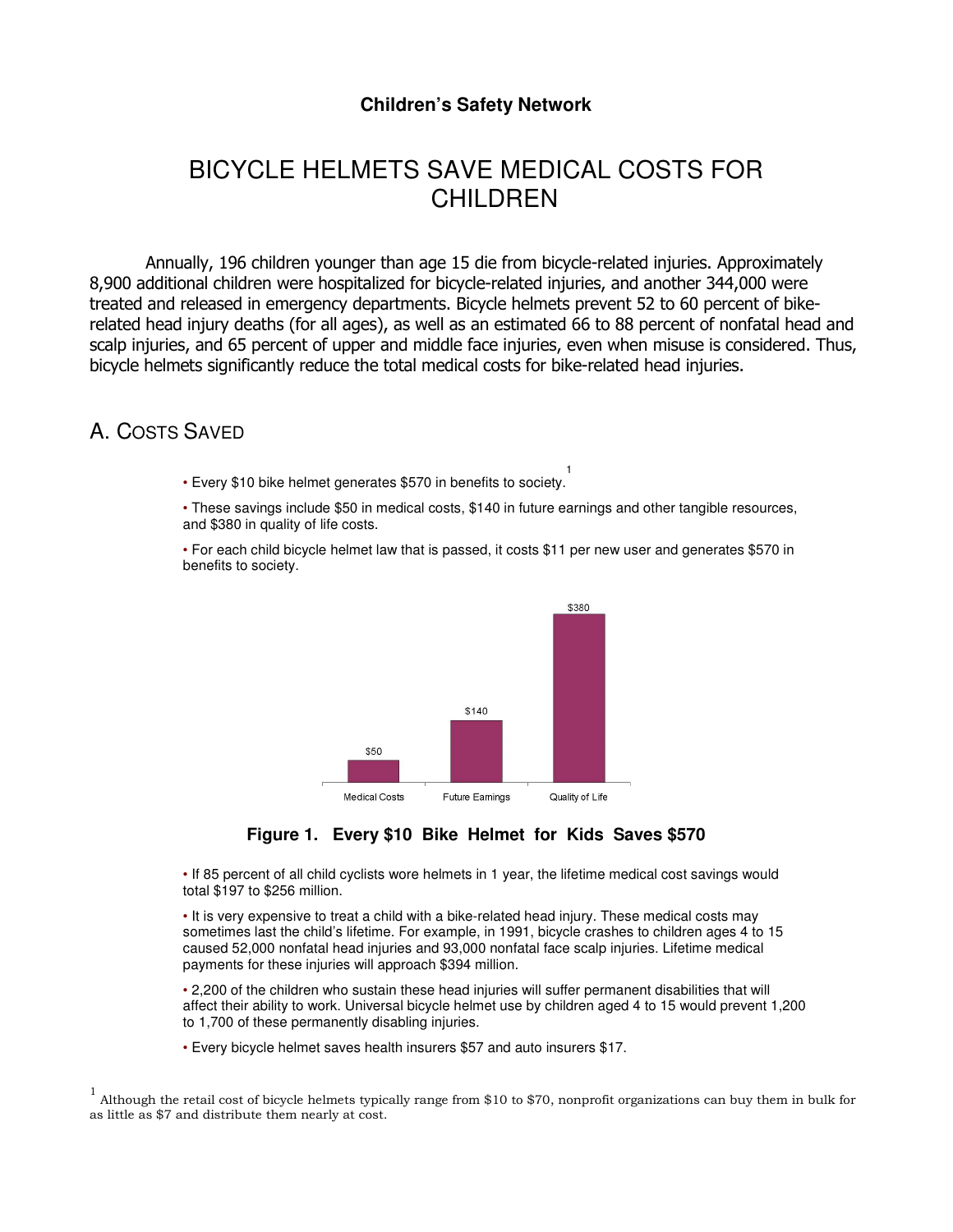### **Figure 2. Insurers' Benefits per Bike Helmet**



• These cost savings estimates may be conservative, as they ignore other significant benefits. For example:

- ― Parents will spend less time and money caring for injured children.
- ― Lawyers will file fewer lawsuits seeking compensation for child cyclists' injuries.

### B. LIVES SAVED AND INJURIES PREVENTED

• Universal bike helmet use by children aged 0 to 14 would prevent 212 to 294 deaths annually.

• Universal bike helmet use by children aged 0 to 14 would prevent 382,000 to 529,000 bicyclerelated injuries annually.

## C. BICYCLE HELMET USE

• Helmet use among children aged 14 and younger is approximately 15 percent nationwide.

• Parents report that 85 percent of children who own bicycle helmets wear them. The usage rate does not vary by income.

### **Figure 3. Costs of Child Bicycle-related Head Injuries: \$5 Billion per Year (2004 dollars)**



Note: All costs are in 2004 dollars and were computed using the methodology outlined by Miller, Romano, and Spicer [2000]. Numbers may not correspond to totals due to rounding.



 **Children's Safety Network Economics and Data Analysis Resource Center** (www.edarc.org) Phone: 301-755-2728 E-mail: sheppard@pire.org

Pacific Institute for Research and Evaluation 11720 Beltsville Drive, Suite 900, Calverton, MD 20705

Rev: 10/05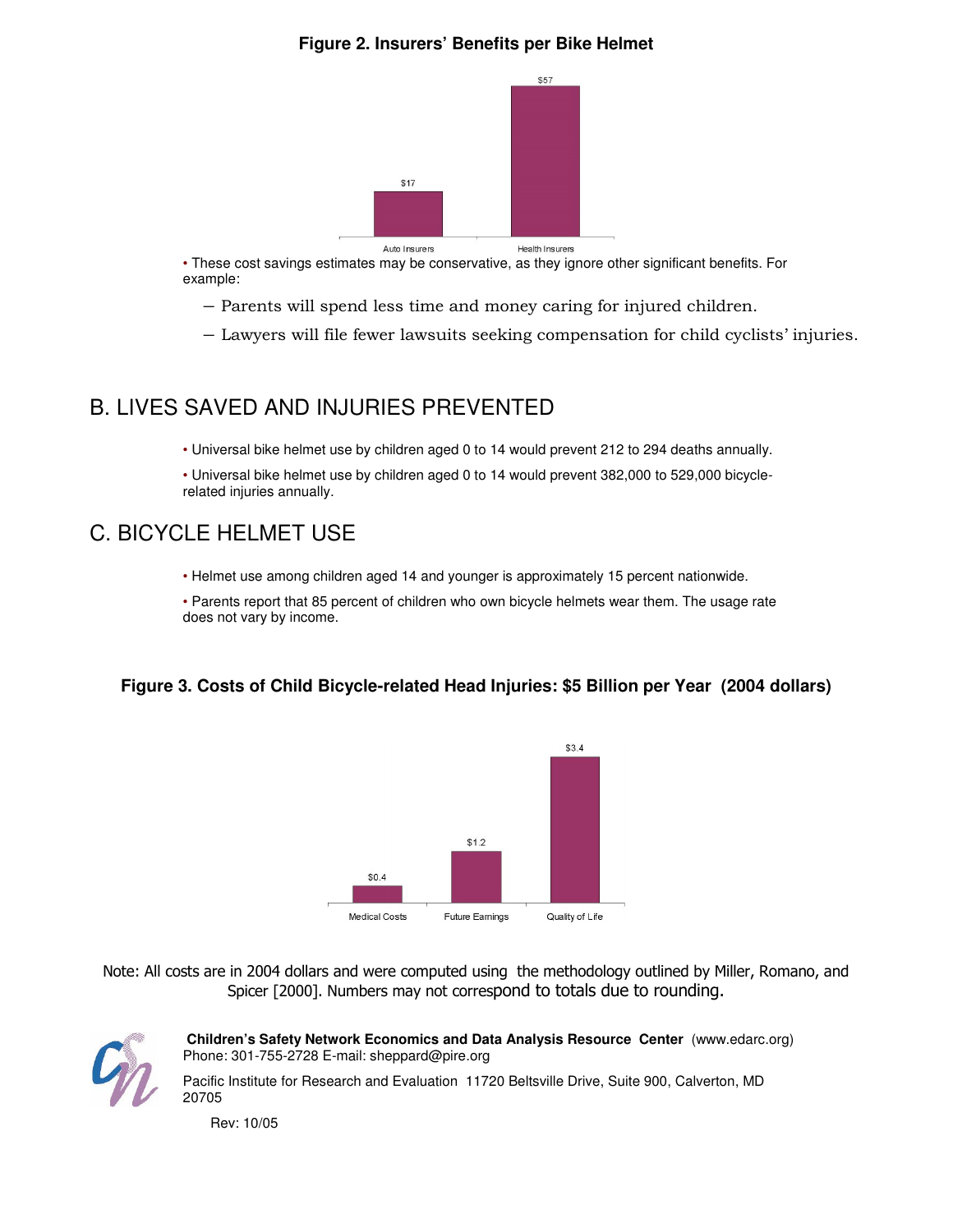

 The Bicycle Helmet Safety Institute A consumer-funded program

 **4611 Seventh Street South, Arlington, VA 22204-1419 703-486-0100 www.helmets.org info@helmets.org** 

April, 2005

# **Alert: Playgrounds and Helmets Don't Mix!**

On February 4, 1999 a Pennsylvania child wearing a bicycle helmet died while playing on playground equipment. He was caught between two non-standard overlapping horizontal platforms when his helmet would not fit through the gap that his lower body had already gone through. Pressure on his chest as his lower body dangled prevented him from breathing. The gap was measured by reporter Mark Scolforo of the York Dispatch at 8.75 inches. That would not be permitted under the ASTM playground equipment standard. It bans all openings from 3.5 to 9 inches. We are not aware of any similar incidents in the US since this one.

While the equipment was not standard in this case, it is now evident that this problem can happen here. A few earlier incidents in Scandinavia and Canada had been reported, but none had surfaced in the US. We had attributed that to the US playground equipment standard. But we now know that several incidents had been reported where injury did not result. Unlike the Pennsylvania incident, the Canadian and Scandinavian incidents were "hangings" where the child was strangled by the helmet strap. A strong strap is necessary to keep a helmet on the child's head during a crash, and helmets with strong straps have saved tens of thousands of lives, so these incidents must be seen in that perspective. All of the incidents involved boys under the age of six. A European playground equipment standard bans openings between 110 and 230 mm (4.3 to 9.1 inches). The European CEN standard for child helmets now has a weak buckle, called a "green" buckle, but it is optional.

Troxel, formerly a major US manufacturer, reported in 1997 that one of their helmets had snagged on a swing and a child was nearly choked. Troxel added a general warning to their helmet labels to the effect that use in activities other than bicycling could result in a choking hazard.

ASTM, CPSC and other standards organizations in this country considered the Scandinavian evidence but did not take action because no similar incidents had been reported in the US. The assumption was that playground equipment meeting US standards did not have the hazard. In fact, the US standard has restrictions on openings that are almost the same as the Swedish standard, from 3.5 to 9 inches. The National Program for Playground Safety may add a signage requirement on this hazard. CPSC has issued a warning. The ASTM F8.53 Headgear subcommittee discussed this subject in Seattle on May 20, 1999. An option for the short term would appear to be adding a requirement for a warning label to the ASTM Infant Toddler Helmet standard, and perhaps its adult bicycle helmet standard as well. It may also be possible to improve the shape of toddler helmets to avoid snagging. For the longer term, BHSI has suggested developing a "slow release buckle" that would pass the current ASTM standard for severe jerks but would also release after 5 seconds of sustained pull. Manufacturers tell us that the technology for such a buckle does not exist at present. ASTM rejected the European approach using a weak buckle as too likely to release without cause in a crash.

For the present, parents should make sure their children remove their helmets before climbing trees or playing on playground equipment. They should also check playground equipment against the ASTM standard for hazardous configurations, particularly on older or custom-made equipment.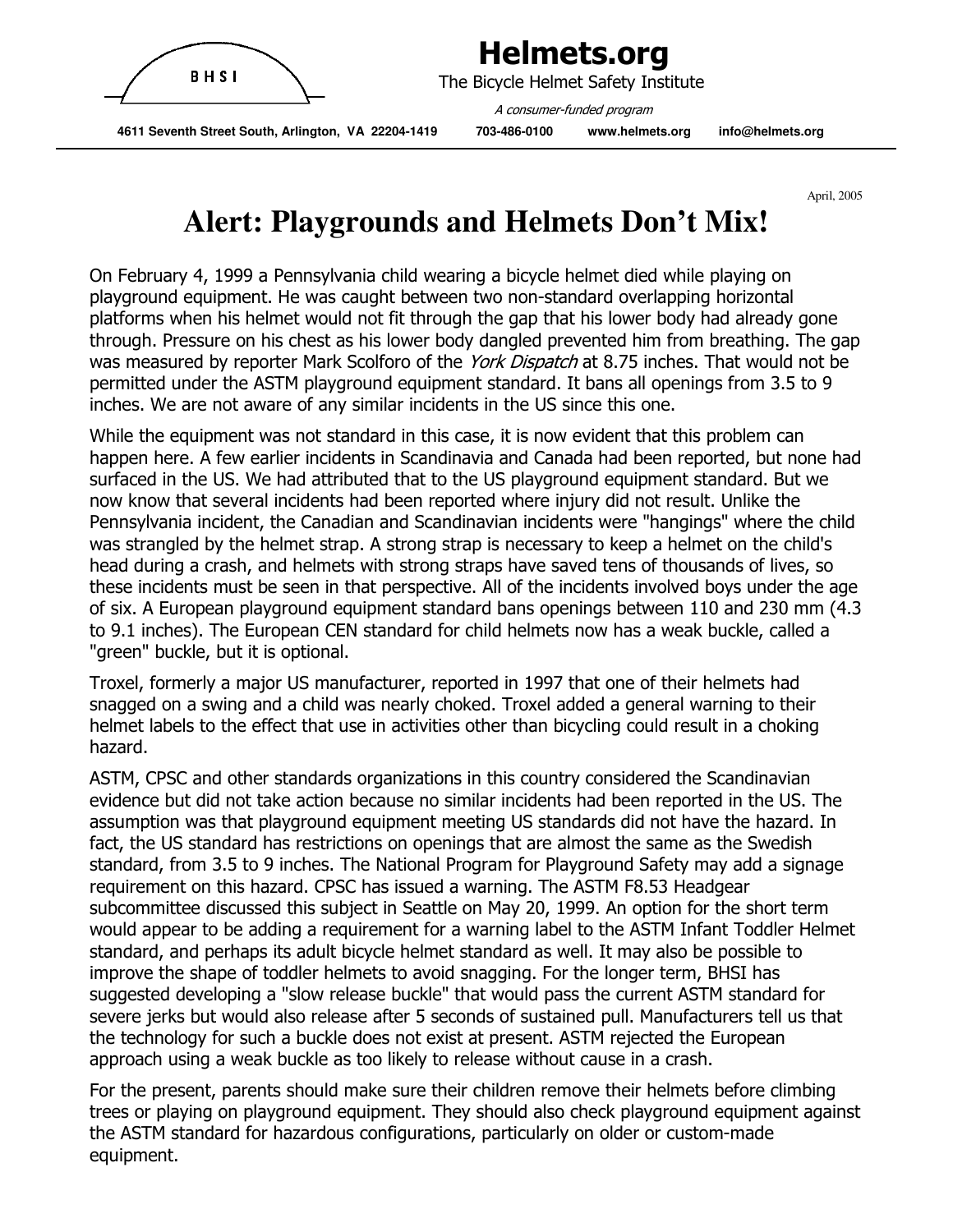The New England Journal of Medicine

Copyright 1989, by the Massachusetts Medical Society

| 320<br>не<br>$\sim$ $\sim$ $\sim$ $\sim$ $\sim$ $\sim$ | ററെ<br>n c<br>- M2 * | .nher |
|--------------------------------------------------------|----------------------|-------|
|                                                        |                      |       |

#### A CASE CONTROL STUDY OF THE EFFECTIVENESS OF BICYCLE SAFETY HELMETS

Robert S. Thompson, M.D., Frederick P. Rivara, M.D., M.P.H., and Diance C. Thompson, M.S.

**Abstract Bicycling accidents cause many serious injuries and, in the United States, about 1300 deaths per year, mainly from head injuries. Safety Helmets are widely recommended for cyclists, but convincing evidence of their effectiveness is lacking. Over one year we conducted a case-control study in which the case patients were 235 persons with head injuries received while bicycling, who sought emergency care at one of five hospitals. Our control group consisted of 433 persons who received emergency care at the same hospitals for bicycling injuries not involving the head. A second control group consisted of 558 members of a large health maintenance organization who had had bicycling accidents during the previous year.** 

 **Seven percent of the case patients were wearing helmets at the time of their head injuries, as compared with** 

**24 percent of the emergency room controls and 23 percent of the second control group. Of the 99 cyclists with serious brain injury only 4 percent wore helmets. In regression analysis to control for age, sex, income, education, cycling experience, and the severity of the accident, we found that riders with helmets had an 85 percent reduction in their risk of head injury (odds ratio, 0.15; 95 percent confidence interval, 0.07 to 0.29) and an 88 percent reduction in their risk of brain injury (odds ratio, 0.12; 95 percent confidence interval, 0.04 to 0.40).** 

 **We conclude that bicycle safety helmets are highly effective in preventing head injury. Helmets are particularly important for children, since they suffer the majority of serious head injuries from bicycling accidents (N Engl J Med 1989; 320:1361-7.)** 

**Note: Subsequent studies by the same authors revised the risk reduction percentages to a range between 66 and 88 per cent.** 

## **1989 Study Proved Bicycle Helmet Effectiveness**

A North Carolina Bicycle Program newsletter article

A landmark study published in a 1989 issue of the New England Journal of Medicine proved conclusively that bicycle riders who wear helmets cam dramatically reduce their risk of head injuries. In this report, "A Case-Control Study of the Effectiveness of Bicycle Safety Helmets," helmet use was shown to reduce head injuries by 85% and brain damage by 88%. Furthermore, the study concluded that people who ride without helmets are seven times more likely to suffer head injuries and eight times more likely to suffer brain damage in a crash than those who wear helmets.

Previous studies had indicated that the most common cause of death and serious disability in bicycle crashes is head injury. In fact, head injuries account for 70 – 80% of bicycle-related deaths, 33% of bicycle riders treated in emergency rooms and 66% of hospital admissions resulting from bicycle crashes. Given that 1300 people die each year in bicycle accidents and over 575,000 receive hospital emergency room treatment, increased helmet use would significantly reduce the number of deaths and serious injuries from bicycle accidents.

Major findings of this new study, based on injuries treated at five hospitals in the Seattle area, revealed the following:

- Children under 15 years of age suffered 61% of the head injuries and 68% of the severe brain injuries. Only 4% of the injured children wore helmets.
- Adults over 25 years of age suffered 26% of the injuries. Only 20% of the injured adults wore helmets.
- While 30% of the injured riders wore helmets, only 7% of them were wearing their helmets at the time of their crash..
- The most common cause of accidents was falls (37%), crashing into stationary objects such as parked cars, bumps and curbs (24%), and bicycle-motor vehicle collisions (23%).
- About 38% of the accidents occurred when the rider was traveling 5 15 miles per hour, 32% at less than 5 miles per hour, and 22% at greater than 15 miles per hour.
- Damage to the bicycle occurred in 55% of the accidents.

The researchers noted that while helmets have long been recommended for cyclists, there has been little reliable data to demonstrate their effectiveness in averting injury. "Safety helmets are effective, but they are not being used enough. The time has come for a major campaign to increase their use." They offer the following recommendations:

- Parents and physicians need to be better educated about how important helmets are in preventing head injuries in children.
- Marketing campaigns to counter the negative "nerd factor" associated with helmet use should be undertaken.
- More comfortable helmets must be developed.
- Retailers should tie the sale of a helmet to the sale of a bicycle.

*This article can be reprinted in your organization's newsletter. Please feel free to modify the text to include information on your local helmet campaign or bicycle safety program.. Please send a copy to: NC Bicycle Program, P.O. box 25201, Raleigh, NC 27611.*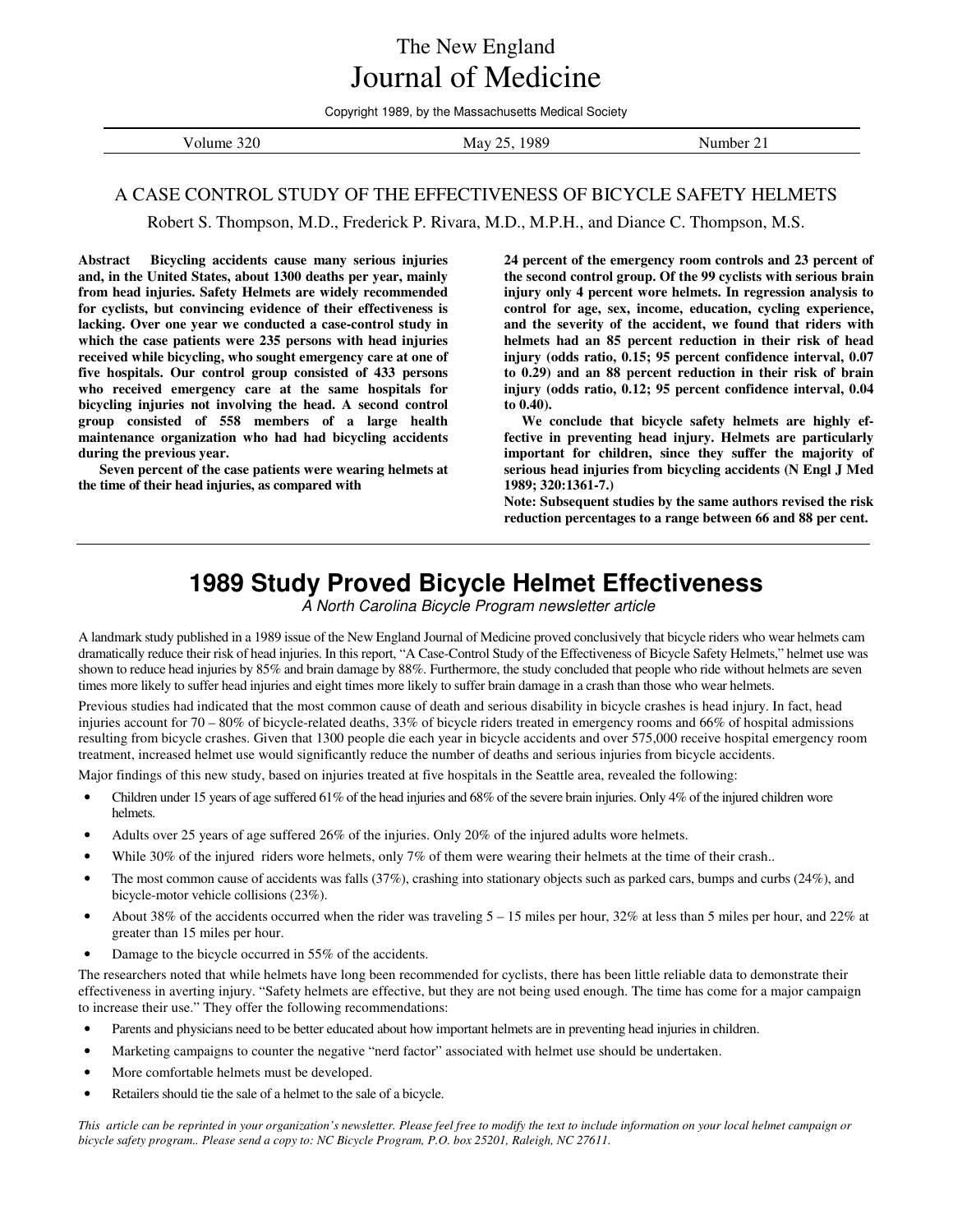

The Bicycle Helmet Safety Institute

 A consumer-funded program  **4611 Seventh Street South, Arlington, VA 22204-1419 703-486-0100 www.helmets.org info@helmets.org** 

January, 2020

# **Helmet Standards**

## 1. Do standards still matter now that we have a law?

All bicycle helmets sold in the US market must meet the Consumer Product Safety Commission standard for impact and strap strength. Standards are useful to test things you can't judge for yourself in a store: impact performance and strap performance. A standard sets minimum requirements, but does not tell you what manufacturers exceed the requirements. So the standards sticker in a helmet eliminates inferior helmets rather than identifying the superior ones.

## 2. Whose standard is best?

- The CPSC standard is required by US law for helmets made after 1999. Helmets for promotion programs must have a sticker inside certifying that they meet the CPSC standard.
- **ASTM** is the American Society for Testing and Materials, a voluntary standards-setting organization. Look for an ASTM F1492 sticker for skateboard helmets.
- The **Snell Memorial Foundation** sets a somewhat higher B-95 standard, but many helmets with a Snell sticker meet only their older B-90 standard, comparable to CPSC. Snell tests helmets independently in their own labs to certify them.

## 3. What does that mean for my promotion program?

On our Inexpensive Helmets page you will find helmets that meet the CPSC standard. For more info on brands, check the latest *Consumer Reports* article, reviewed below. Any CPSC helmet meets the legally-mandated U.S. Government standard, the minimum requirement for helmet promotion programs.

## 4. How do they compare?

| <b>Standard</b>                                         | <b>CPSC</b>            | <b>ASTM</b>            | Snell B-90                      | Snell B-95                      |
|---------------------------------------------------------|------------------------|------------------------|---------------------------------|---------------------------------|
| Drop Height (flat anvil)<br>Drop Height (rounded anvil) | 2 meters<br>1.2 meters | 2 meters<br>1.2 meters | 2 meters<br>1.3 meters $+$      | 2.2 meters<br>1.3 meters $+$    |
| Maximum g's allowed<br><b>Strap Strength jerk</b>       | 300 a<br>23.5 joules   | 300 a<br>23.5 joules   | 300 <sub>q</sub><br>20.5 joules | 300 <sub>q</sub><br>20.5 joules |
| Rolloff from dummy head                                 | Standard test          | Standard test          | Standard test                   | Standard test                   |
| <b>Coverage: Adult</b>                                  | Standard               | Standard               | Standard                        | Extra                           |
| <b>Coverage: Toddler</b>                                | Extra                  | Extra                  | Standard $+$                    | Extra                           |
| <b>Certification</b>                                    | By law                 | Mfg. or a lab          | Snell                           | Snell                           |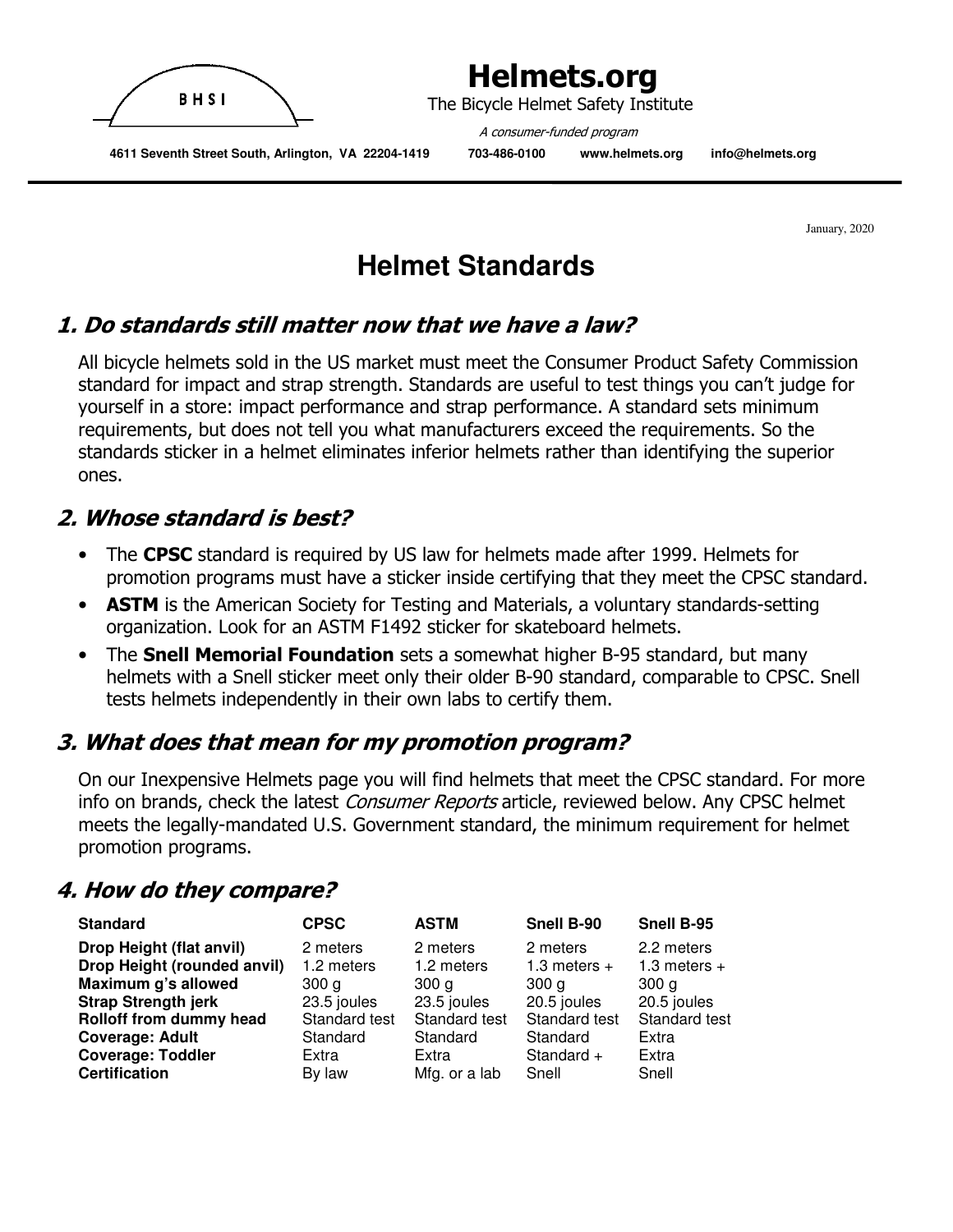

January, 2020

## **Bicycle Helmets for the 2020 Season**

**Summary:** The most evident change in bike helmets for 2020 is the introduction of new helmet liners pushing beyond the thin layer MIPS slip-plane and providing a thicker layer that can deform directionally to mitigate rotational energy. New technology has been reaching the marketplace, and Virginia Tech has published independent test results confirming better performance of some models. There are more Smart Helmets that feature new lights, communications or electronics.

If your current helmet has the older elongated shape with snag points in the rear you might consider replacing it with one of today's updated better-rounded compact models. Rotational energy in a crash can be reduced by a helmet's external shape. And you might want to consider models from a number of manufactures promising better internal management of rotational energy. You can find junk and counterfeit helmets online, but almost all of the helmets on the market meet standards and offer good if not excellent protection. We recommend looking for a helmet that fits you well, pleases you as wearing apparel and has a rounded, smooth exterior with no major snag points.

#### Trends this year

Helmets are beginning to evolve more rapidly this year. There are new models in 2020 that are worth a look if you need a new helmet. The rounded compact profile that we think is best when you crash has largely taken over the market. There is still no verified major advance in impact performance, ventilation or wearability this year that would compel you to replace your current helmet, but there is new technology available that is worth considering.

Concussion protection dominates helmet news, brought up by football injury publicity. Virginia Tech is testing helmets for their ability to reduce concussions. We have some reservations about the computations behind their ratings, but we support the concept of trying to rank helmets for low-level impact performance. Consumer Reports now lists "rotational force-reducing tech like MIPS or WaveCel" as their first criterion for selecting a new helmet. POC led the parade with a MIPS helmet years ago, and others have kept pace: 6D, Kali and Leatt have elastomer pads that can move sideways. Trek has Bontrager models with an inner liner of a material called WaveCel, a plastic mesh that collapses on impact and can slip sidways while doing so. We expect many more in 2020, responding to marketing pressure.

There are many new smart helmet models with some combination of front and rear cameras, phone integration, WiFi, navigation connections, turn signals, brake lights, music players, intercoms, connections to bike computers and even impact sensors. There are more options for those who want a heavier, more protective road helmet. Impact liners are evolving, including HEXR's 3d printed helmet, Smith's models with collapsible plastic modules looking like hollow straws, POC's honeycomb material, Kali's carbon nanotube material and Conehead designs with dual density impact foam in helmet liners. Others are adding internal rubberized fittings that can deform directionally.

More folding helmets are coming to market, and more helmets for electric bikes. Strap adjustment fittings--buckles and side Junctions--still need improvement. Many of them slip too easily, causing "strap creep". POC and Volvo are crashing helmets on car anvils. Anti-microbial helmet pad materials using silver or other chemicals might be useful if you are having unusual helmet odor problems. If you want to reduce your exposure to chemicals and metals they may not be something you want to have held against your sweating head on every ride. Fake and counterfeit helmets are a growing problem.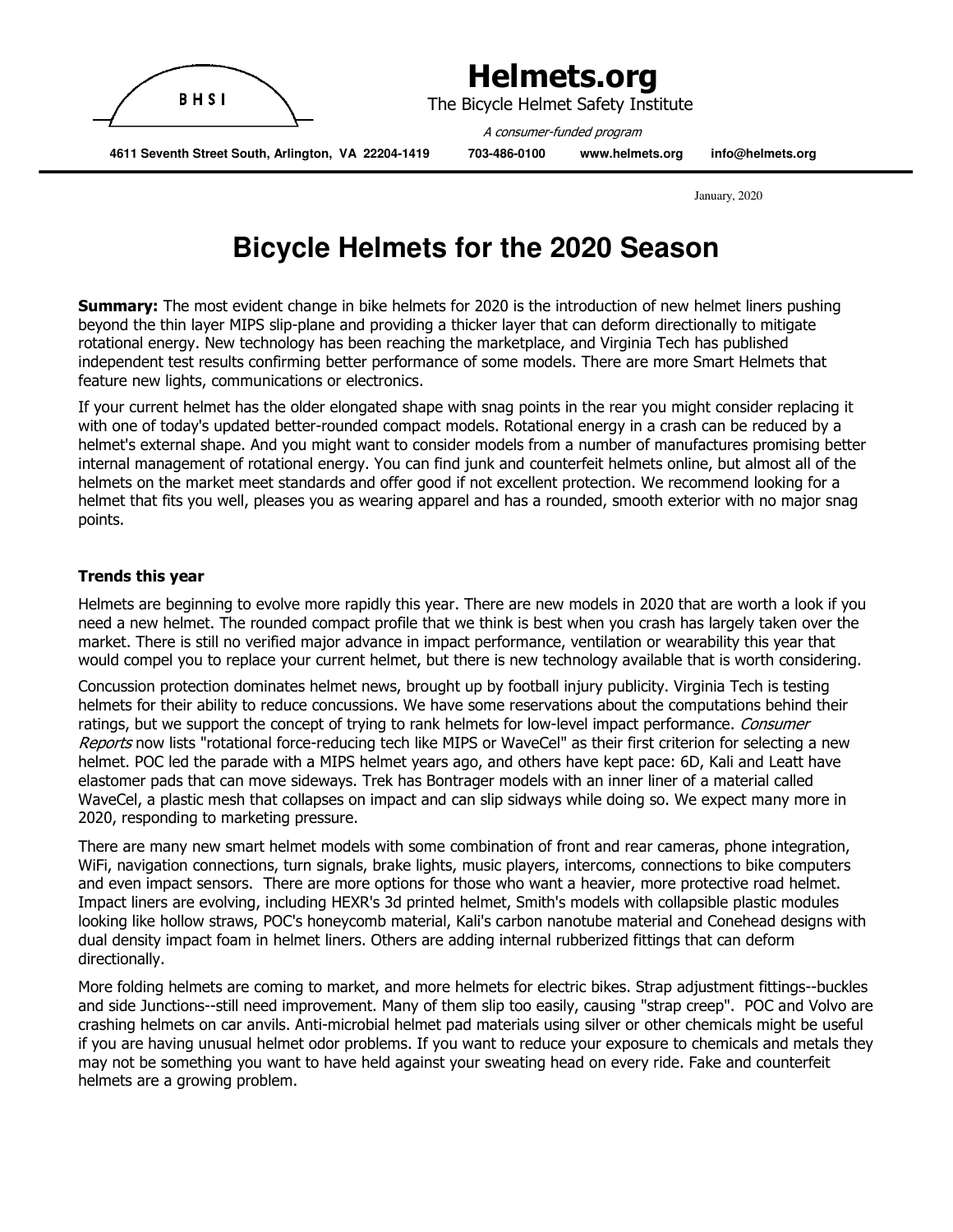

January 2020

## **Consumer Reports' Most Recent Helmet Article**

Summary: Consumer Reports updated its bicycle helmet report on the web site in 2018, with test results for two MIPS models compared to non-MIPS versions. In earlier testing they found that MIPS reduced rotational force up to 43 percent, but drew no conclusions about what that might mean for injury. They give Excellent impact protection ratings to 24 models, with most of the remaining ones scoring Very Good. They recommended 19 models. Of those they pick five Best Buys, including one MIPS model and four without MIPS. No helmets tested were rated Do Not Buy.

Rated helmets: CU now rates helmets by Bell, Bern, Bontrager, Cannondale, Garneau, Giro, Kali, Lazer, Nutcase, Overade, Raskullz, Razor, Schwinn, Scott, Shred, Specialized, Uvex and Wipeout.

#### Scores

The highest overall scores are for the Scott Arx Plus, Bell Muni, Bell Draft, Bell Draft MIPS, Bell Stratus MIPS, Cannondale Teramo, Giro Revel MIPS, Girao Foray, Lazer Cyclone and Giro Revel. The Bell Draft scored higher than its MIPS twin due to better ventilation. Lowest scores from the bottom up: Wipeout Dry Erase, Raskullz Mohawk, Bell Disney Frozen Tiara, Razor V17, Bell Block and Giro Scamp MIPS.

#### Impact protection ratings

The impact ratings have been CU's biggest contribution to consumer information, and one of our key criteria for helmet choice. After testing more than 38 models in the lab, CU has rated 24 of them Excellent: Scott Arx Plus, Bell Muni, Bell Draft, Bell Draft MIPS, Bell Stratus MIPS, Cannondale Teramo, Giro Revel MIPS, Giro Foray, Lazer Cyclone, Giro Revel, Schwinn Intercept Adult, Cannondale Quick, Giro Bishop, Garneau Raid MIPS, Bontrager Starvos, Specialized Chamonix MIPS, Specialized Align, Garneau Sharp, Bontrager Solstice Youth, Garneau Nino, Bell Sidetrack MIPS, Uvex Quatro Junior, Specialized Shuffle Youth SB, Giro Scamp MIPS, Razor V17, Bell Disney Frozen Tiara and Raskullz Mohawk. Note that some that were rated Excellent for impact protection had low overall scores for other reasons. The remaining helmets were mostly rated Very Good, with a few only good. We consider the impact ratings the most important element. You can now combine them with the Virginia Tech concussion protection ratings to find a helmet rated for both major impact protection and lower-level impact protection.

#### **Fit**

Fit is our second key criterion, and here CU was more discriminating. They rated Excellent the Scott Arx Plus, Bell Muni, Kali City, Bell Draft, Bell Draft MIPS, Cannondale Teramo, Giro Revel MIPS, Giro Foray, Lazer Cyclone, Giro Revel, Schwinn Intercept Adult, Cannondale Quick, Giro Trinity and Giro Bishop.

#### Ventilation

Only the Bell Draft, Specialized Chamonix and Specialized Chamonix MIPS rated Excellent for ventilation. The Smith Forefront, with a liner partially made of hollow Koroyd[tm] straws, was rated only Good in the original 2016 article and has disappeared on the web page now. Ten models are rated Poor.

#### Concussion?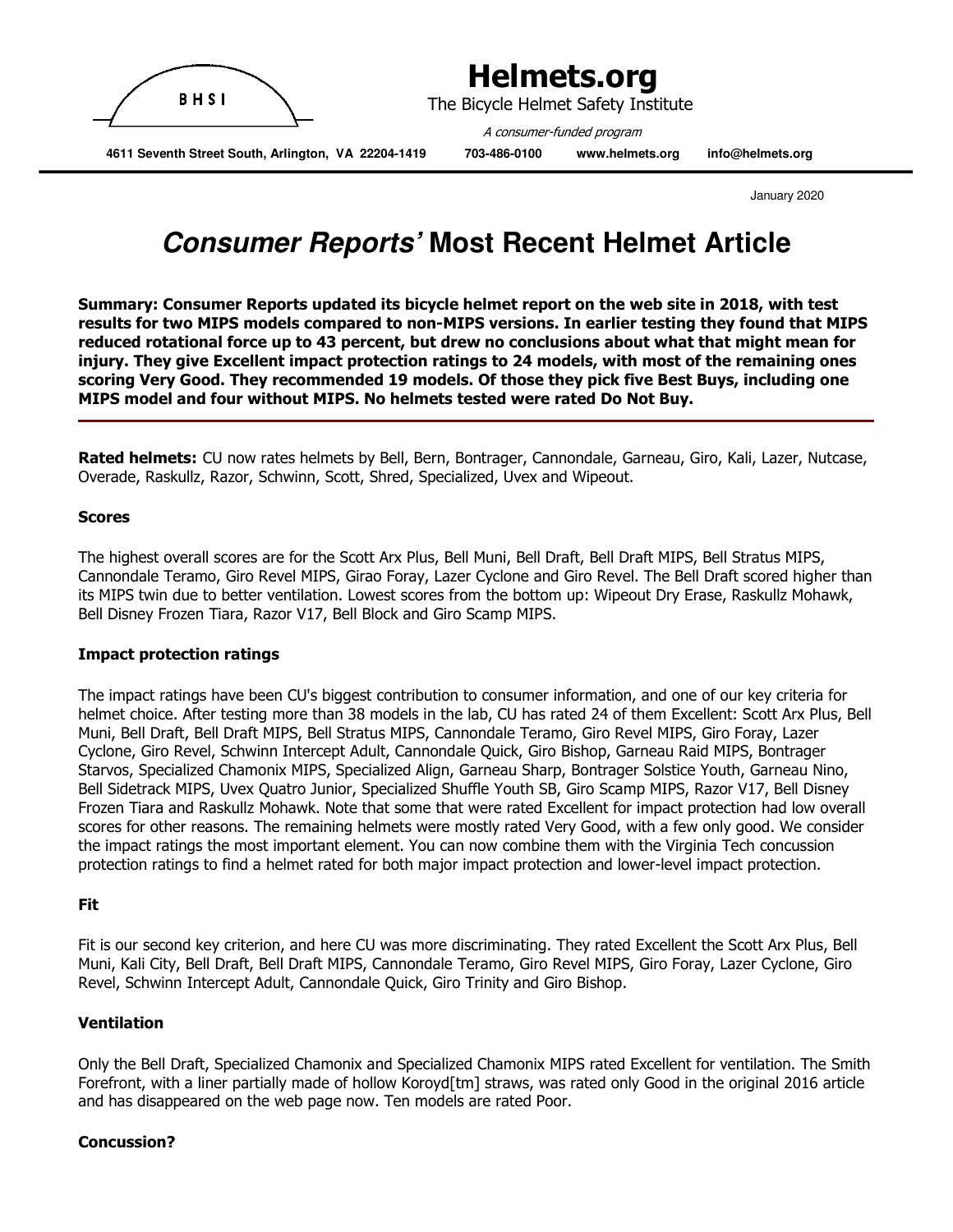CU discussed recent concussion concerns. They had tested MIPS vs Non-MIPS models and found that MIPS reduced rotational force by 43 percent. We do not know what testing protocols they used. They concluded that "The MIPS helmets in our ratings are priced \$20 to \$25 more than the non-MIPS versions. Even if the extra benefit isn't definitive, a MIPS helmet might be worth the extra cost."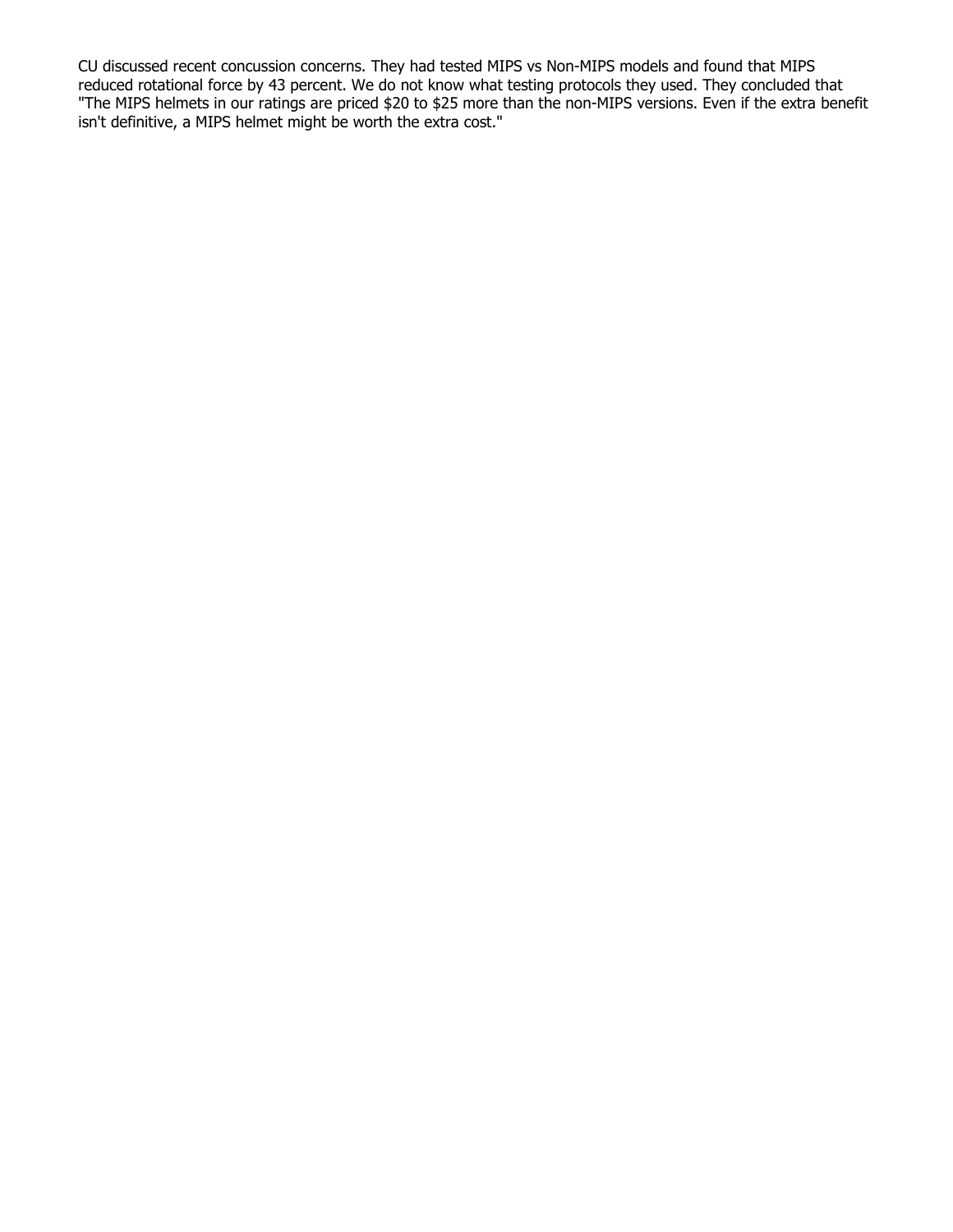

pum<del>er-funded</del>

The Bicycle Helmet Safety Institute

 **4611 Seventh Street South, Arlington, VA 22204-1419 703-486-0100 www.helmets.org info@helmets.org** 

 **January, 2020** 

# Mandatory Helmet Laws: A Summary

**Summary:** There is no national helmet law in the U.S. The states and localities below began adopting laws in 1987. Most are limited to children under 18, but there are 49 all-ages laws. At present there are 22 state-wide laws including the District of Columbia, and more than 202 local ordinances. More info on helmet laws follows the list.

| <b>Jurisdiction</b>             | Year       | Ages           | <b>Jurisdiction</b>             | Year               | <b>Ages</b>       |
|---------------------------------|------------|----------------|---------------------------------|--------------------|-------------------|
| Alabama                         |            |                | State Law                       | 1999               | Under 16          |
| <b>State Law</b>                | 1995       | Under 16       | <b>Maryland</b>                 |                    |                   |
| Montevallo                      | 1993       | All ages       | <b>State Law</b>                | 1995               | Under 16          |
| Homewood                        | 1994       | All ages       | <b>Allegheny County</b>         | 1992               | Under 16          |
| Alaska                          |            |                | <b>Howard County</b>            | 1990               | Under 16          |
| Anchorage                       | 2005       | Under 16       | <b>Montgomery County</b>        | 1991               | Under 18          |
| <b>Bethel</b>                   | 2004       | Under 18       | Sykesville                      | 1995               | All ages          |
| Juneau                          | 2006       | Under 18       | <b>Massachusetts</b>            |                    |                   |
| Kenai                           | 2004       | Under 16       | State Passengers/Riders *       | 1990/94/04         | Under 5 / 13 / 17 |
| Sitka                           | 2005       | Under 18       | <b>Michigan</b>                 |                    |                   |
| <b>Arizona</b>                  |            |                | Adrian                          | 1998               | Under 15          |
| Flagstaff                       | 2010       | Under 18       | E. Grand Rapids                 | 1995               | Under 18          |
| <b>Pima County</b>              | 1995       | Under 18       | Farmington Hills *              | 1999               | Under 16          |
| Sierra Vista                    |            |                | Kensington Metropark            | 1998               | All ages          |
| Tucson                          | 1993       | Under 18       | <b>Mississippi</b>              |                    |                   |
| Yuma                            | 1997       | Under 18       | Hernando <sup>*</sup>           | 2010               | Under 17          |
| California                      |            |                | Ridgeland                       | 2010               |                   |
| State: Passengers-1987/Riders * | 1987/94/03 | Under5/Under18 | Starkville                      | 2010               | All ages          |
| <b>Bidwell Park, Chico</b>      | 1991       | All ages       | <b>Missouri</b>                 |                    |                   |
| El Cerrito                      | 1993       | All ages       | St Louis Co. Parks/Unincorp/All | 2001/02/08 1 to 16 |                   |
| <b>Connecticut</b>              |            |                | St. Louis Co Municipalities:    |                    |                   |
| <b>State Law</b>                | 1993/7     | Under 16       | <b>Ballwin</b>                  | 2006               | Under 17          |
| Seymour (Repealed)              | 1998       | All ages       | Bel-Ridge                       | 2002               | All ages          |
| <b>Delaware</b>                 |            |                | <b>Bella Villa</b>              | 2005               | Under 17          |
| <b>State Law</b>                | 1996       | Under 16       | <b>Bellefontaine Neighbors</b>  | 2005               | Under 17          |
| District of Columbia*           | 2000       | Under 16       | Berkeley                        | 2000               | All ages          |
| Florida                         |            |                | <b>Black Jack</b>               | 2008               | All ages          |
| State Law                       | 1997       | Under 16       | <b>Calverton Park</b>           | 2001               | All ages          |
| Georgia                         |            |                | Chesterfield                    | 2008               | Under 17          |
| <b>State Law</b>                | 1993       | Under 16       | Clayton                         | 2005               | Under 17          |
| Hawaii                          |            |                | <b>Creve Coeur</b>              | 2000               | All ages          |
| <b>State Law</b>                |            |                | Ellisville                      | 2005               | Under 17          |
| <b>Illinois</b>                 |            |                | Florissant                      | 2003               | Under 17          |
| Barrington                      | 1997       | Under 17       | Glendale                        | 2008               | All ages          |
| Chicago: Messengers only        |            | All ages       | Grantwood Village               | 2003               | All ages          |
| Cicero                          | 1997       | Under 16       | <b>Hanley Hills</b>             | 2007               | Under 17          |
| Inverness                       | 1999       | Under 16       | Hazelwood                       | 2007               | Under 17          |
| Libertyville (incentives only)  | 1997       |                | Hillsdale                       |                    |                   |
| Skokie                          | 2002       | Under 16       | <b>Moline Acres</b>             | 2008               | Under 17          |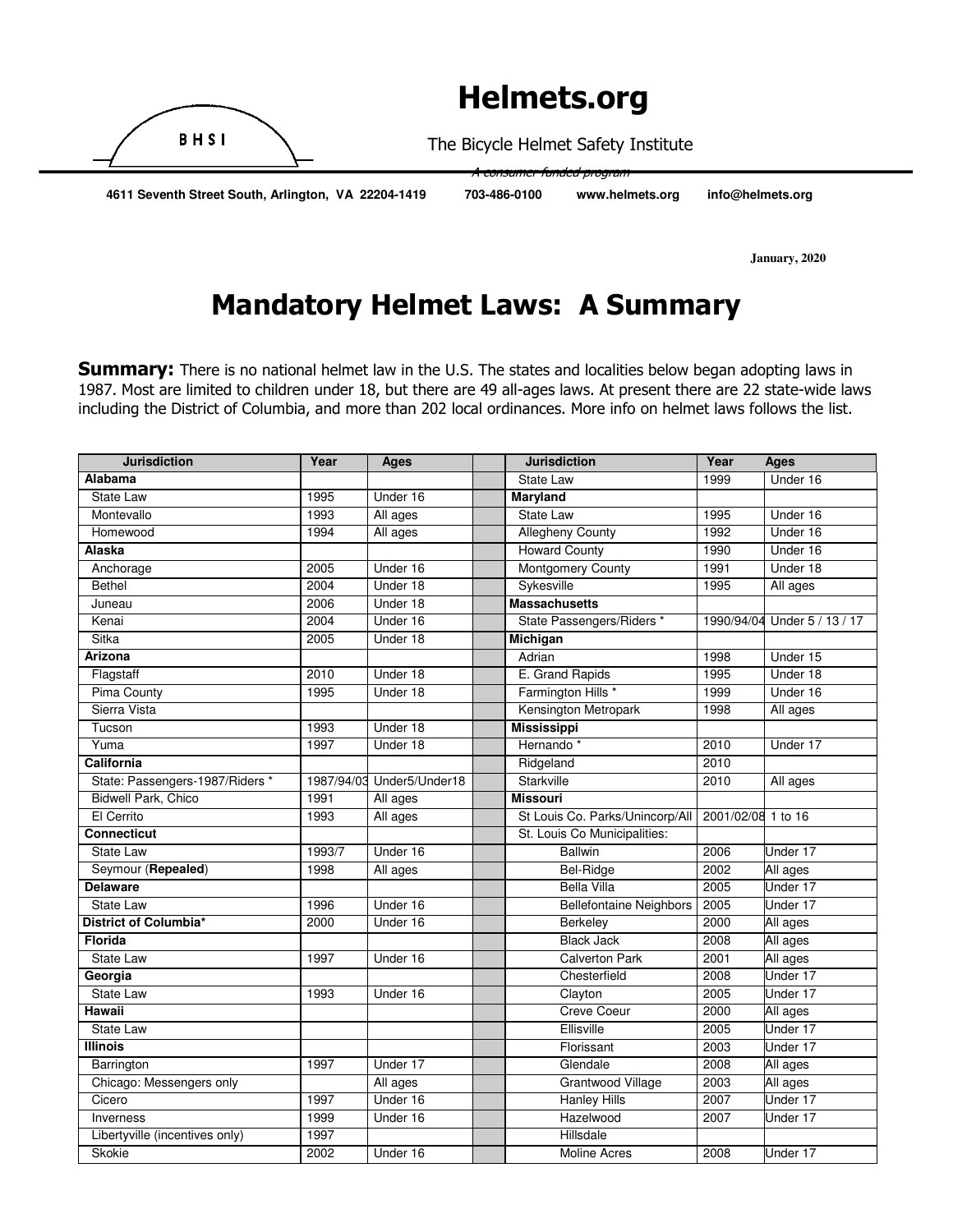| Kansas                                         |            |                      | Normandy                                   | 2004         | Under 17   |
|------------------------------------------------|------------|----------------------|--------------------------------------------|--------------|------------|
| Lawrence*                                      | 2004       | Under 15             | Northwoods                                 | 2003         | Under 17   |
| Kentucky                                       |            |                      | Norwood Court                              | 2004         | Under 17   |
| Louisville: Parks only                         | 2002       | Under 18             | Olivette                                   | 2005         | Under 17   |
| Louisville Extreme Park                        | 2002       | All ages             | Overland                                   | 2005         | Under 17   |
| Louisiana                                      |            |                      | Pagedale                                   | 2002         | All ages   |
| State Law                                      | 2002       | Under 12             | Riverview                                  | 2008         | Under 17   |
| <b>Maine</b>                                   |            |                      | <b>Rock Hill</b>                           | 2003         | Under 17   |
| St. John                                       | 2001       | Under 17             | Lakewood                                   | 1997         | Under 18   |
| <b>Sycamore Hills</b>                          | 2008       | All ages             | Madeira *                                  | 2002         | Under 17   |
| Town & Country                                 | 2002       | All ages             | Marietta                                   | 2004         | Under 16   |
| <b>Velda City</b>                              | 2006       | All ages             | Orange Village                             | 1992         | 6 to 15    |
| Velda Village Hills                            | 2005       | All ages             | Pepper Pike                                | 2000         | Under 18   |
| Vinita Terrace                                 | 2001       | Under 21             | <b>Shaker Heights</b>                      | 1997         | All over 5 |
| <b>Webster Groves</b>                          | 2004       | Under 17             | South Euclid                               | 2000         | Under 14   |
| Wellston                                       |            |                      | Strongsville                               | 1993         | Under 12   |
| <b>Wilber Park</b>                             | 2005       | Under 17             | Waynesville *                              | 2000         | Under 17   |
| Wildwood                                       | 2005       | Under 17             | <b>Oklahoma</b>                            |              |            |
| Non-St.Louis Co Municipalities:                |            |                      | Norman                                     | 2003         | Under 18   |
| Columbia *                                     | 2003       | Under 16             | Oklahoma City: city property only          | 1999         | All ages   |
| St. Charles                                    | 2006       | Under 16             | Oregon                                     |              |            |
| <b>Montana</b>                                 |            |                      | State Law <sup>*</sup>                     | 1994         | Under 16   |
| <b>Billings</b>                                | 2001       | Under 16             | Pennsylvania                               |              |            |
| <b>Nevada</b>                                  |            |                      | State Law: Passengers/Riders               | 1991/95      | Under 5/12 |
| Duckwater Indian Reservation                   | 2001       | Under 17             | <b>Rhode Island</b>                        |              |            |
| Reno/Sparks Indian Colony                      | 2002       | Under 17             | <b>State Law</b>                           | 1996/8/07    | Under 16   |
| <b>New Hampshire</b>                           |            |                      | <b>Tennessee</b>                           |              |            |
| <b>State Law</b>                               | 2006       | Under 16             | <b>State Law</b>                           | 1994/00      | Under 16   |
| <b>New Jersey</b>                              |            |                      | Clarksville                                | 1993         | All ages   |
| <b>State Law</b>                               | 1992/05    | Under 17             | <b>Texas</b>                               |              |            |
| <b>New Mexico</b>                              |            |                      | Arlington                                  | 1997         | Under 18   |
| State Law                                      | 2007       | Under 18             | Austin                                     | 1996/7       | Under 18   |
| Los Alamos County                              | 1995       | Under 18             | Bedford                                    | 1996         | Under 16   |
| <b>New York</b>                                |            |                      | Benbrook                                   | 1996         | Under 17   |
| State:Pass./Riders                             | 1989/94/04 | Under 5/14/*         | Coppell                                    | 1997         | Under 15   |
| Eastchester*                                   | 2004       | Under 19             | <b>Dallas</b>                              | 1996/2014    | Under 18   |
| Erie Co. Parks                                 | 1993       | All ages             | Fort Worth                                 | 1996         | Under 18   |
| Greenburgh                                     | 1994       | All ages             | Houston                                    | 1995         | Under 18   |
| Guilderland                                    | 1992       | Under 14             | Southlake                                  | 1999         | Under 15   |
|                                                | 2001       | Under 18             |                                            |              |            |
| Onandaga Co/Syracuse<br><b>Rockland County</b> | 1992       | All ages             | Vırgınıa<br>Albemarle County               |              | Under 15   |
| Suffolk County                                 | 2000       | ages 14 to 17        | Alexandria                                 | 1994         | Under 15   |
| <b>North Carolina</b>                          |            |                      | <b>Amherst County</b>                      | 1993         | Under 15   |
| State Law                                      | 2001       | Under 16             | <b>Arlington County</b>                    | 1993         | Under 15   |
| <b>Black Mountain</b>                          | 1996       | All ages             | Blacksburg                                 | 1994         | Under 15   |
| Boone                                          | 1995       | All ages             | <b>Clarke County</b>                       |              | Under 15   |
| Carolina Beach                                 | 1994       | Under 16             | <b>Fairfax County</b>                      | 1993         | Under 15   |
| Carrboro                                       | 1997       | Under 16             | <b>Falls Church</b>                        | 1993         | Under 15   |
| Cary                                           | 2001       | Under 16             | <b>Floyd County</b>                        |              | Under 15   |
| Chapel Hill                                    | 1992       | Under 16             | <b>Front Royal</b>                         | 1996         | Under 15   |
| Charlotte <sup>*</sup>                         | 2002       | Under 16             | Hampton                                    | 1999         | Under 15   |
| Cornelius <sup>*</sup>                         | 2001       | Under 16             | Harrisonburg                               |              | Under 15   |
| Greenville                                     | 1998       | Under 16             | James City County                          | 1999         | Under 15   |
| <b>Matthews</b>                                | 2001       | Under 16             | Luray                                      |              | Under 15   |
| Ohio                                           |            |                      | Manassas                                   | 1995         | Under 15   |
| Akron                                          | 2001       | Under 16             | Manassas Park                              | 1997         | Under 15   |
| Beachwood                                      | 1990       |                      |                                            | 1997         | Under 15   |
|                                                |            | Under 16<br>Under 16 | <b>Newport News</b><br>Norfolk             | 2001         | Under 15   |
| Bexley                                         | 2010       |                      |                                            |              |            |
| <b>Blue Ash</b>                                | 2003       | Under 16             | Orange County                              |              | Under 15   |
| Brecksville *                                  | 1998       | Under 18             | Petersburg<br><b>Prince William County</b> | 2000<br>1995 | Under 15   |
| <b>Brooklyn</b>                                | 2001       | Under 14             |                                            |              | Under 15   |
| Centerville                                    | 1999       | Under 18             | Radford                                    | 2000         | Under 15   |
| Cincinnati <sup>*</sup>                        | 2004       | Under 16             | Roanoke                                    | 2000         | Under 15   |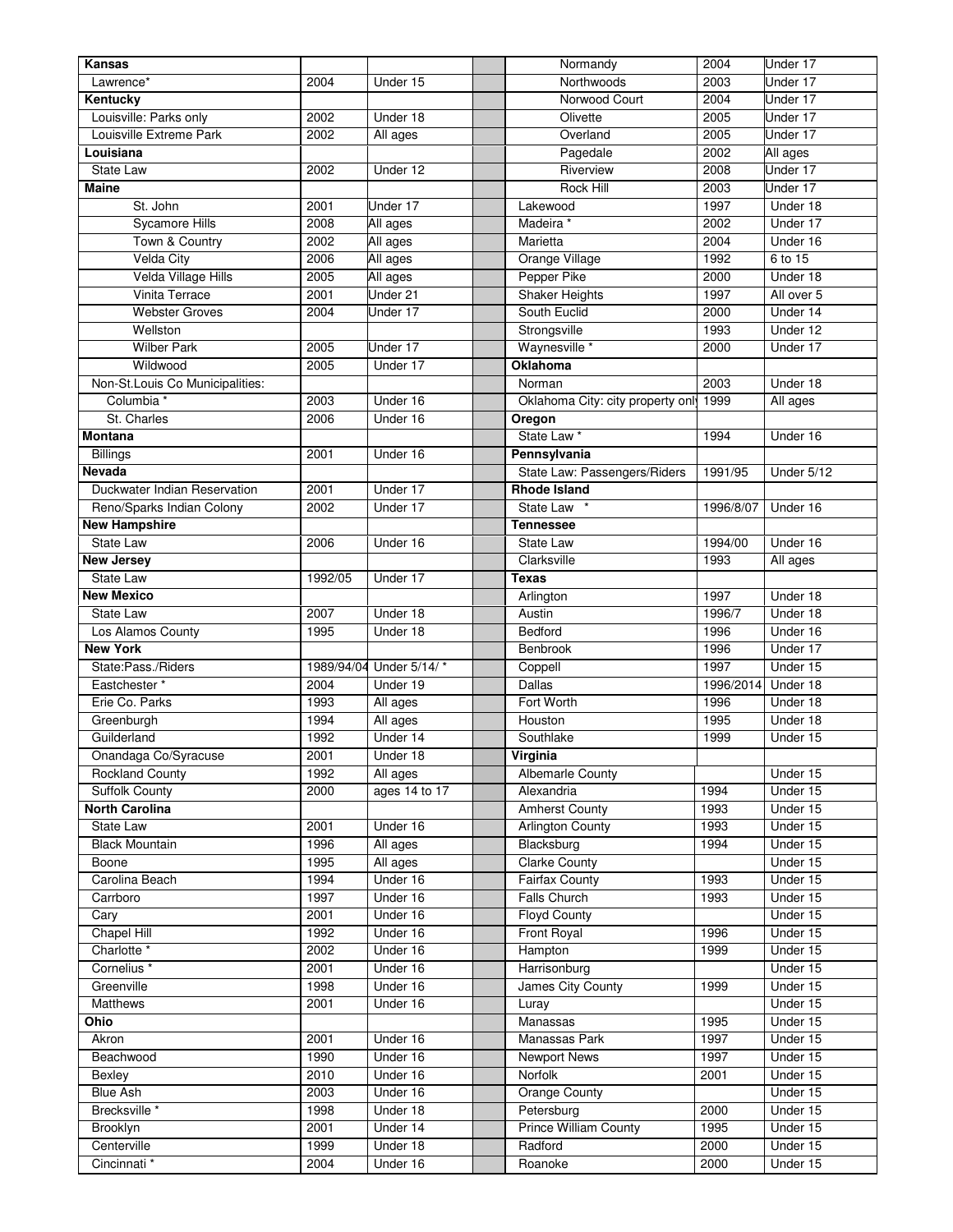| Columbus                            | 2009    | Under 18 | Salem                        | 2000     | Under 15       |
|-------------------------------------|---------|----------|------------------------------|----------|----------------|
| Dayton                              | 2004    | Under 13 | <b>Stafford County</b>       |          | Under 15       |
| <b>East Cleveland</b>               | 2004    | Under 18 | Vienna                       |          | Under 15       |
| Enon *                              | 2004    | Under 16 | Virginia Beach               | 1995     | Under 15       |
| Euclid                              | 2001    | Under 14 | Williamsburg                 | 2001     | Under 15       |
| Glendale <sup>*</sup>               | 2000    | Under 19 | Wise                         |          | Under 15       |
| Kettering*                          | 2004    | Under 16 | <b>York County</b>           | 1994     | Under 15       |
| <b>Washington State</b>             |         |          | Port Orchard                 | 2004     | All ages       |
| Aberdeen                            | 2001    | All ages | Poulsbo                      | 1995     | Under 18       |
| Auburn                              | 2005    | All ages | Puyallup                     | 1994     | All ages       |
| Bainbridge Island                   | 2001    | All ages | Renton                       | 1999     | All ages       |
| Bellevue                            | 2002    | All ages | Seatac                       | 1999     | All over 1 yr. |
| <b>Bremerton</b>                    | 2000    | All ages | Seattle                      | 2003     | All ages       |
| Des Moines                          | 1993    | All ages | Snohomish city-wide all ages | Repealed | in 2002        |
| <b>DuPont</b>                       |         | All ages | Snohomish Skate Park *       | 2002     | All ages       |
| <b>Duvall</b>                       | 1993    | All ages | Snoqualmie                   | 1996     | All ages       |
| Eatonville                          | 1996    | Under 16 | Spokane <sup>*</sup>         | 2004     | All ages       |
| Enumclaw                            | 1993    | All ages | Steilacoom                   | 1995     | All ages       |
| Fircrest                            | 1995    | All ages | Tacoma                       | 1994     | All ages       |
| <b>Gig Harbor</b>                   | 1996    | All ages | <b>University Place</b>      | 1996     | All ages       |
| <b>Hunts Point</b>                  | 1993    | All ages | Vancouver                    | 2008     | All ages       |
| Island County (recommendation only) | 1997    |          | <b>West Virginia</b>         |          |                |
| Kent                                | 1999    | All ages | State Law                    | 1996     | Under 15       |
| <b>King County</b>                  | 1993/03 | All ages | Clarksburg                   | 1993     | Under 18       |
| Lakewood                            | 1996    | All ages | Morgantown                   | 1993     | All ages       |
| Milton <sup>*</sup>                 | 1997    | All ages | South Charleston             | 1994     | Under 18       |
| Orting                              | 1997    | Under 17 | St. Albans                   | 1995     | Under 18       |
| Pierce County                       | 1994    | All ages | Wisconsin                    |          |                |
| Port Angeles                        | 1994    | All ages | Port Washington              | 1997     | Under 17       |

\*Covers skaters, scooters tricycles , unicycles and/or skateboards. **Total State laws: 22** (with DC). **Total Localities**: 201

The 22 states (including DC) and over 202 localities with helmet laws include more than half of the population of the U.S., but most of the laws do not cover adults. Laws have been proposed in at least 20 other states, but few have been adopted in recent years.

### Some Results in the US

 New York State reported that since it introduced its first helmet law in 1989 for passengers under 5, and its second in 1994 for riders under 14, the annual rate of cyclists hospitalized from bicycle-related traumatic brain injuries fell for the under 14 group from 464 in 1990 to 209 in 1995. The rate for cyclists 14 and over for the same years declined less rapidly, from 454 to 382. There is no way to determine exactly what proportion of the improvement was due to helmet laws, since there is no data on improvements to bicycle facility safety, rider education or total miles ridden in those years, and helmet promotion campaigns by Safe Kids Worldwide and others were active in the state. But it is likely that increased helmet use, prompted by passage of the first law in 1989 and the promotion campaigns in New York communities, played a role in the reduction of injuries.

New Jersey reported in July of 1997 that since it introduced a helmet law for kids under 14 the number of bicycle-related fatalities for that group fell by 60 per cent, from 41 in 1987-1991 to 16 in 1992-1997. For riders age 14 and over the figures were 75 and 71. The School Board of Sommers Point, NJ added a helmet rule and boosted helmet use by those who ride to school from 6 per cent up to more than 70 per cent. Their attorney thought that failure to require helmets could leave the School District liable in the event of an injury.

Duval County, Florida, reported an increase in helmet use by all ages from 19 per cent in 1996 to 47 per cent in 1997 after the Florida law was passed. Bicycle deaths fell from five to one, and injuries from 325 to 105. Results were even better in the age group covered by the law. Hillsborough County, Florida, also reports an increase in helmet use and a decline in injuries after passage of the same law.

A study done in North Carolina using actual field observation before (1999) and after (2002) their law covering kids under 16 passed showed a small increase in adult helmet use but no increase for kids covered by the law. Overall on-street NC helmet use went from 18% to 24%, with larger gains among mountain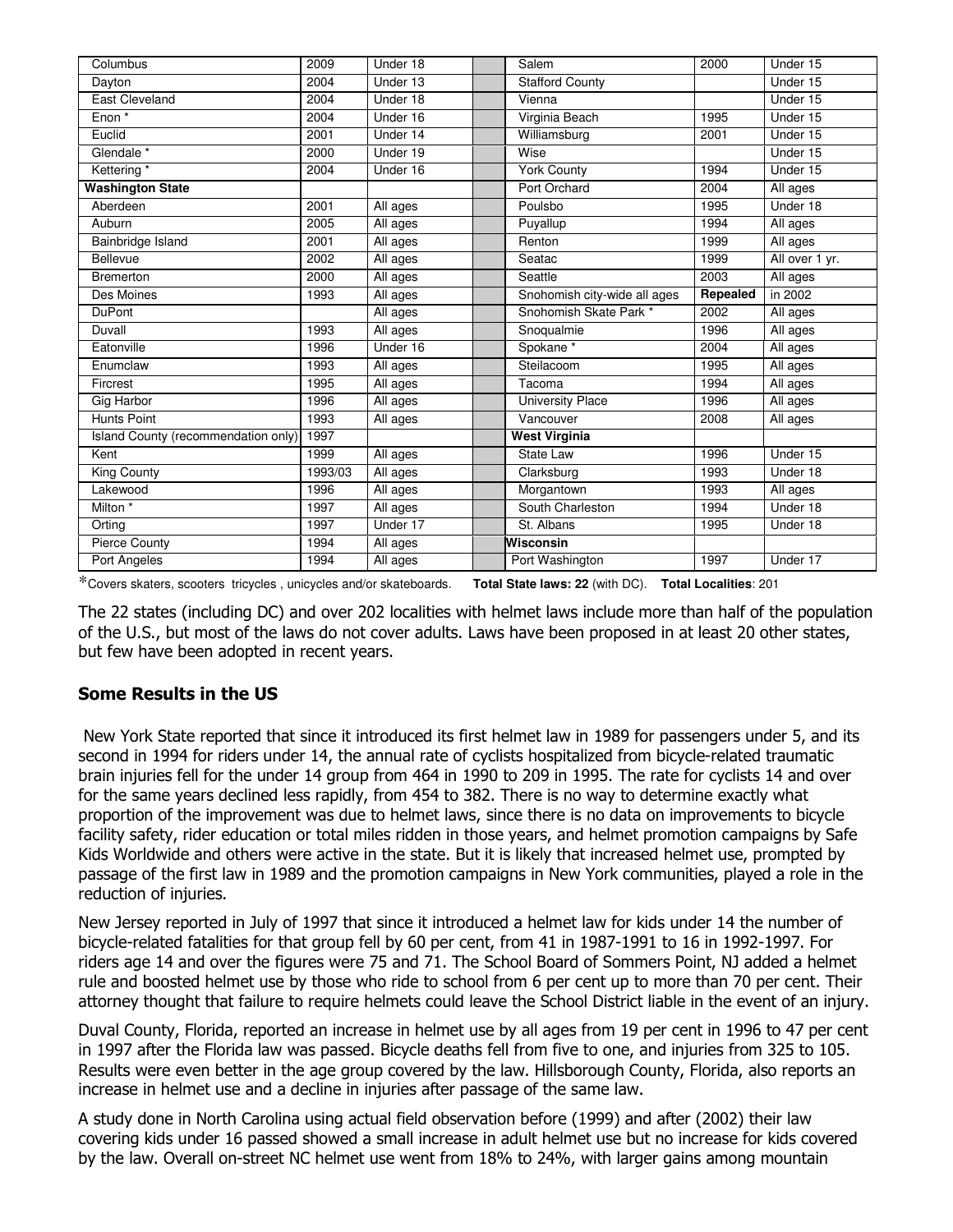bikers. The study concluded that "statistical analyses indicate that the law failed to generate a differential increase in helmet use by children ages zero to 15 years, mandated to wear helmets, compared with those ages 16 and above and not covered by the law. Although the difference in helmet use between surveys (1999 pre-law and 2002 post-law) was significant, it is clear that the helmet requirement has had little effect on increasing helmet use by children thus far." As far as we know they have not updated the study since 2002.

A study published in Pediatrics in 2002 found that in Canada the bicycle-related head injury rate declined significantly (45% reduction) in provinces where legislation had been adopted compared with provinces and territories that did not adopt legislation (27% reduction). A 2010 Canadian study showed that bicycle usage remained constant after helmet laws were adopted in two provinces, and that helmet use was increased more by all-ages laws than those applying only to children.

A study of California statistics by Lee et al published in Accident Analysis & Prevention in 2005 shows that head injuries in the under-16 group covered by the law went down by 18.2 per cent in California after the state helmet law was passed. There was no change in adult head injury rates.

This statistical analysis concludes that passing a state-wide bicycle helmet law covering youth riders reduces cycling by those who are covered by the law by 4 to 5 per cent. We note a number of problems with the data they used, but are still concerned about the conclusion. No actual rider counts have ever shown that result anywhere in the US.

### **Notes**

A number of the laws above include skaters, skateboarders, scooters and in New Mexico's case, tricycle riders. Austin, Texas and Barrington, Illinois tried all ages laws and reduced them to under 18. Seymour, Connecticut passed a law and then repealed it. An attempt in 1999 to force a referendum on the Farmington Hills, Michigan, law for riders under 16 failed for lack of signatures. Snohomish, WA, repealed its city-wide law to make way for a state law. The Canadian province of British Columbia has made exceptions to their all-ages law for medical exemptions, those with heads larger than size 8 and religious headgear. The City of Oakwood, Ohio, adopted a resolution encouraging helmets. It directs the Safety Department (Police) to develop educational programs for helmet safety. It also provides the authority for officers to "wave over" minor cyclists who are not using helmets. No fines or other deterrents are permissible as this is not an ordinance.

Most bicycle clubs, the US racers' organization (USA Cycling) and the Triathlon Federation require helmets in their events, although they may not support helmet laws. U.S. military regulations require helmets on military facilities. The National Bicycle Dealers Association opposes mandatory helmet laws. Bicycle Retailer and Industry News has editorialized against them.

### Our View

BHSI supports carefully drawn mandatory helmet laws covering all ages because we believe they are needed to raise awareness that helmets save lives, in the same way that seatbelt and smoke detector laws were used to inform the public. Many riders and parents do not know that they need a helmet, and the laws educate as much as they force compliance, since they are rarely enforced. We also believe that most riders regard helmets as a fashion item rather than as a safety appliance, and like any other fashion this one may wane. We support efforts to improve the safety of the cycling environment to reduce the need for helmets, the primary injury prevention measure for reducing all injuries to cyclists. We do not believe that wearing a helmet causes riders to take additional risks. We believe that in this country promoting helmets will not detract from the effort to improve road safety, and in fact has stimulated those efforts, giving us the most widespread and best-supported campaigns for better road safety for cyclists that we have ever had in our history. Since bikes are vehicles, requiring a bicycle helmet is as reasonable as requiring a helmet on a motorcycle rider or requiring seatbelt usage in cars. We would support medical exemptions based on a doctor's certification or requirements for religious headgear. We are keenly aware that safer cycling requires more riders on the streets, but we do not believe that helmets discourage cycling in the US.

Despite that statement, we have always been a lot more enthusiastic about promoting voluntary use of helmets than promoting laws, and it would appear from the list above that most U.S. states and localities are